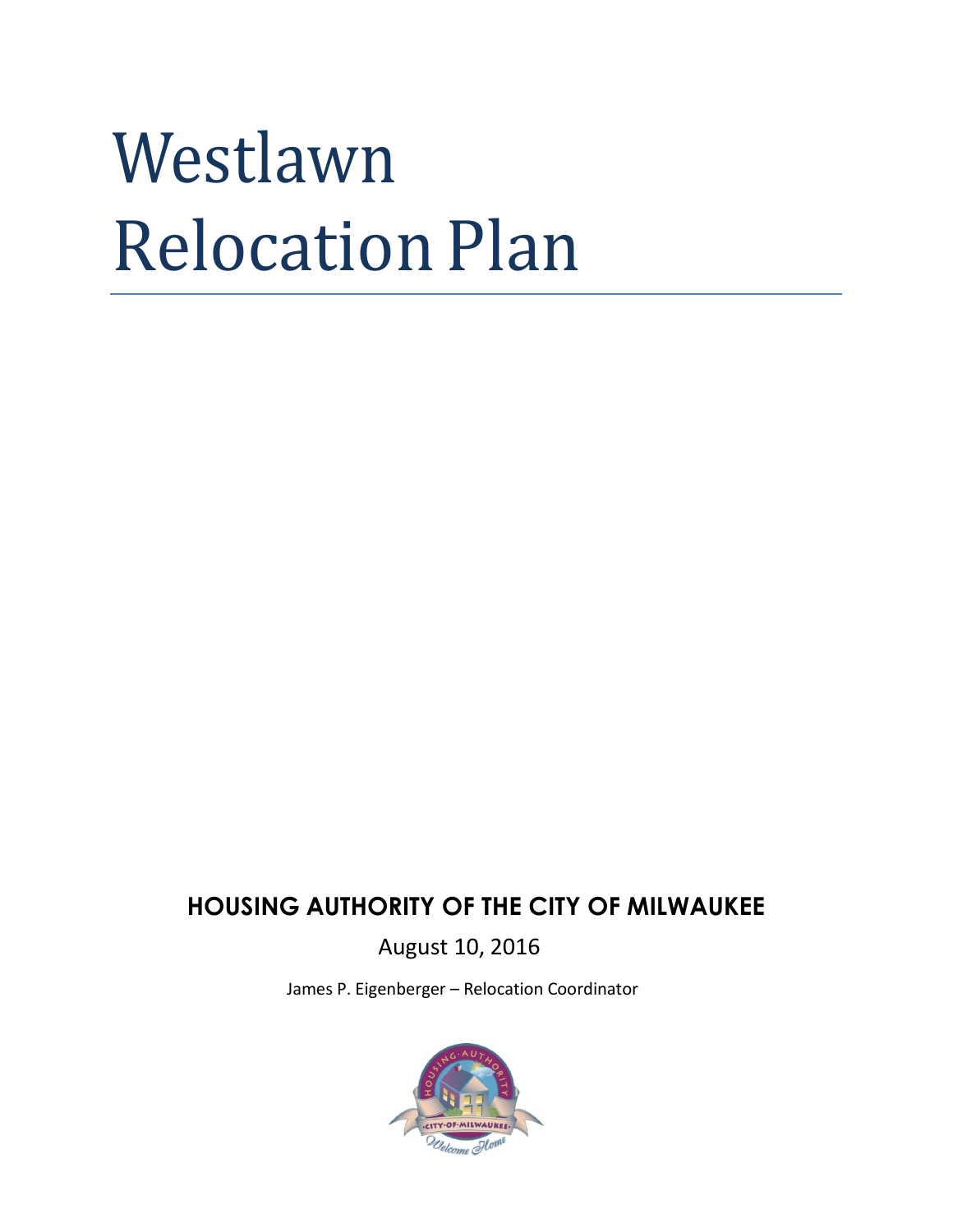### Table of Contents

| A. Resident Notification                            |
|-----------------------------------------------------|
| B. Establishment of Eligibility for Assistance      |
| C. Identification of Resident Needs and Preferences |
| D. Types of Assistance Available                    |
| <b>Housing Options</b>                              |
| <b>Payment Allowances</b>                           |
| <b>Relocation Advisory Services</b>                 |
| <b>Security Deposits</b>                            |
| Appliances                                          |
| Storage                                             |
| E. Identification of Comparable Housing             |
| Procurement of Suitable Housing                     |
| <b>Transferring of Security Deposits</b>            |
| <b>Establishment of Utility Services</b>            |
| <b>Dispersal of Payment Allowances</b>              |
| F. Physical Moving of Property                      |
| G. Relocation Budget                                |
|                                                     |
|                                                     |
|                                                     |
|                                                     |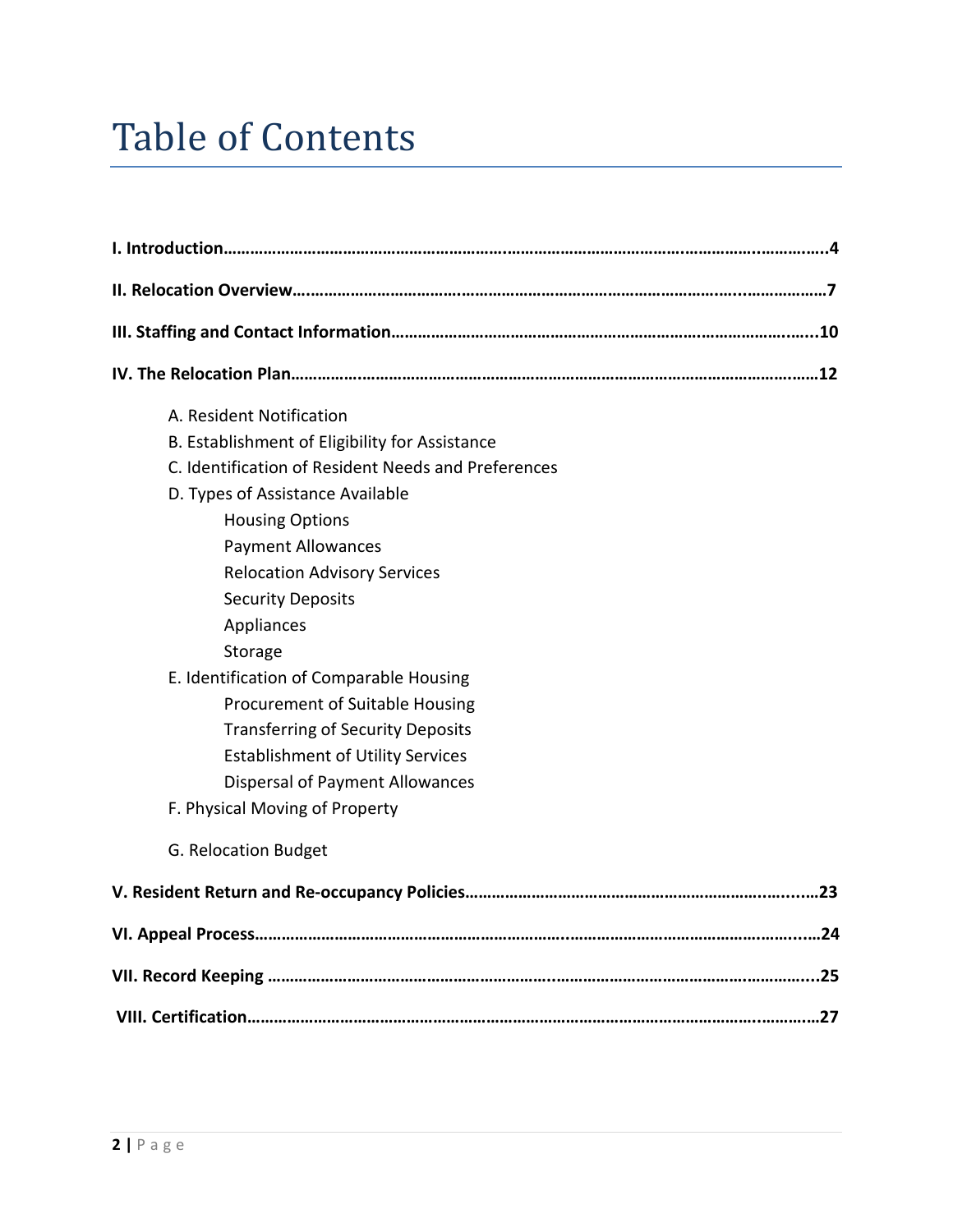|--|--|

#### **Appendices**

| Appendix 1 Relocation Phases                                              |
|---------------------------------------------------------------------------|
| Appendix 2 Individual Relocation Agreement                                |
| Appendix 3 General Information Notice                                     |
| Appendix 4 Tenants Displaced from Their Homes Brochure                    |
| Appendix 5 Notice of Eligibility for Relocation (NOE)                     |
| Appendix 6 Physical Move Options Form                                     |
| Appendix 7 Housing Authority City of Milwaukee (HACM) Grievance Procedure |
|                                                                           |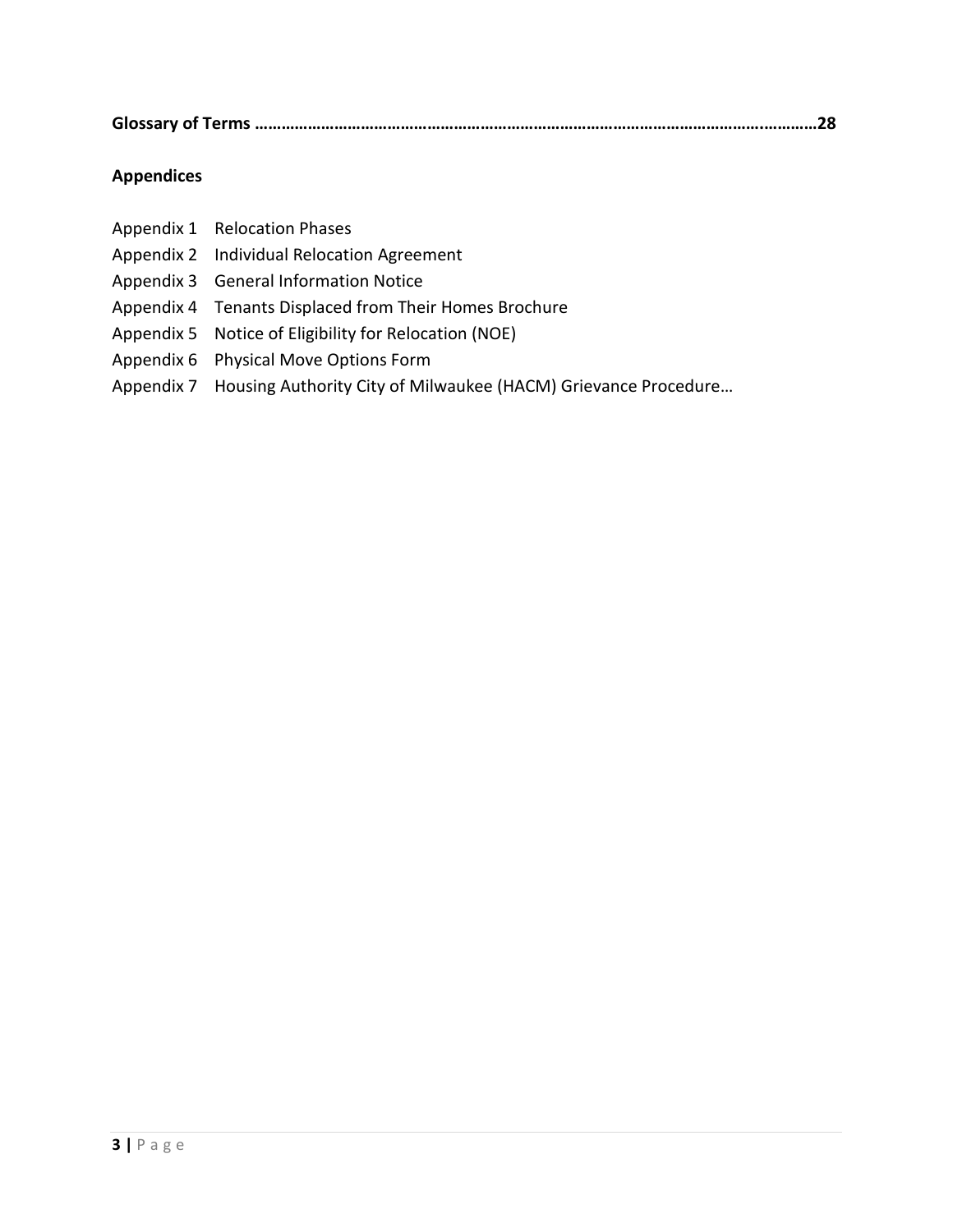### I. Introduction

On September 28<sup>th</sup>, 2015 the City of Milwaukee and the Housing Authority of the City of Milwaukee (HACM) were awarded a \$30 million HUD Choice Neighborhoods grant to support a locally-driven, placed-based, comprehensive strategy that will transform the northwest side of Milwaukee into an inclusive community of opportunity with quality housing, schools, businesses, services, and amenities where people want to live, learn, work, shop and play. The CNI Transformation Plan brings together diverse resources to positively impact both the housing stock and the quality of life for the residents of the neighborhood.

The grant will enable the conversion of the CNI targeted neighborhood (from Sherman Blvd. to 76<sup>th</sup> St. and from Villard Ave. to Mill Rd.) into a vibrant, mixed-income community by stabilizing housing, improving access to existing retail establishments and creating new retail opportunity, improving transportation, improving parks, reducing the negative impacts of foreclosed properties, advancing public safety, and improving health, educational and other social outcomes.

Included in this broad initiative is the continued redevelopment of the western part of the Westlawn public housing development, the largest in the State of Wisconsin. Located in the Choice Neighborhood Implementation (CNI) target area on Silver Spring Dr. between  $64<sup>th</sup>$  St. and 68<sup>th</sup> St, it is the centerpiece of the Westlawn Transformation plan.

The original Westlawn contained 726 units on approximately 75 acres on the northwest side of Milwaukee. The barracks-style buildings were constructed in 1952 and had been exhibiting a myriad of deficiencies from structural deterioration, water infiltration, and outdated utility systems to inadequate accessibility and design flaws. It was imperative to address the severely distressed buildings while continuing to provide low-income housing in the area.

In 2010 HACM applied for and received Low Income Housing Tax Credit (LIHTC) funding for Phase I of the Westlawn redevelopment. The existing buildings on the east side of the development were razed and replaced with high-quality mixed-income housing that would better serve the housing needs of the community. This phase of the redevelopment required the permanent relocation of 332 households. By 2013 the construction of single-family houses, townhouses and multi-family buildings was completed, and 250 families were relocated into the new "Westlawn Gardens". Over \$82 million was invested into the award winning project that incorporated cutting-edge sustainable design, green building technology, public and retail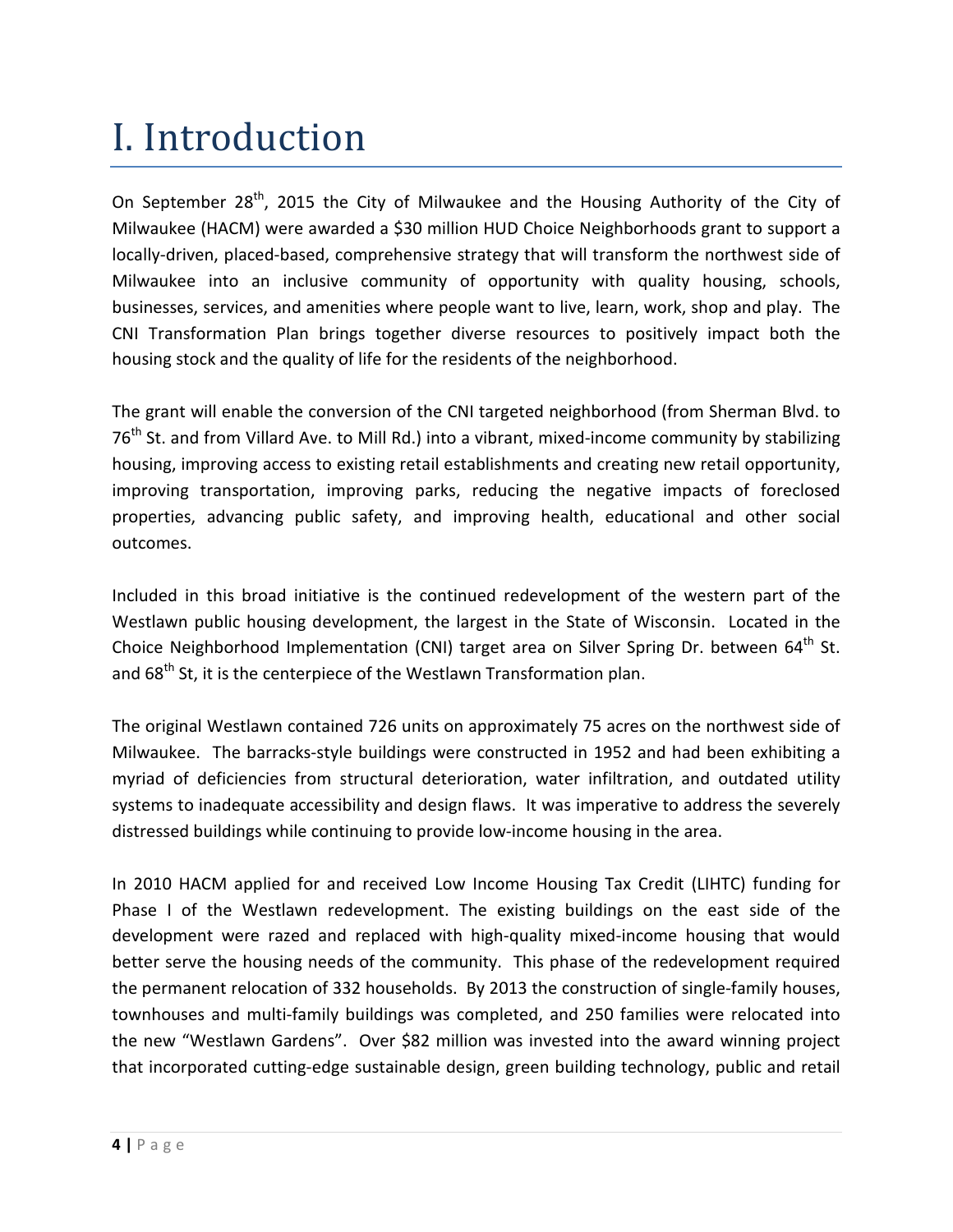space, community gardens, and other amenities that make it an attractive and desirable place to live.

Phase II of the Westlawn redevelopment will leverage CNI grant funds to implement redevelopment of the balance of the site (the west side). There will be a total of 394 distressed units demolished and replaced with 706 on-site units and 2 units that are off-site but within the CNI target neighborhood. These will be a mix of single-family homes, town houses and multiunit buildings which will mirror the design and functionality of the existing Westlawn Gardens. As on the east side of the development, their construction will promote economic diversity by the use of a combination of public housing units, LIHTC units, and market-rate rentals and homeownership units. Among the buildings planned is Victory Manor, a 60 unit multi-family building, of which 25%, or 15, of the units will have preferences for military veterans.

This redevelopment will necessitate the relocation of residents living in the 394-unit development (382 households at the time the grant was awarded). Because the new buildings won't be ready for re-occupancy for more than one year, the relocations will be considered permanent; however, the residents, who chose their right to return at the time of relocation, will be given first priority to return once the construction is completed. The relocation will occur in four phases, starting February 2016 and ending December 2017. (See Appendix 1)

Westlawn residents were involved in the planning of the relocation activities. Residents weighed in on the process at numerous Resident Organization and Resident Advisory Board meetings. Residents will have further input in their own relocation plan when meeting with the Relocation Advisors in individual sessions.

As successful relocations were executed in a number of previous HOPE VI and LIHTC projects, HACM has the experience, qualifications and confidence to undertake this critical relocation effort.

The Relocation Plan addresses how the needs of these residents will be met, from initial consultations to full re-occupancy of the new units. It describes specific steps HACM will take to minimize the adverse impacts of relocation for the residents who will be displaced, including policies for notification, relocation assistance, physical moves, staffing, re-occupancy, and the right to appeal.

All relocation activities provided will be in accordance with the Universal Relocation Act and Real Property Acquisition Policies Act of 1970, as amended (URA) (49 CFR Part 24) and are consistent with fair housing and civil rights laws, including, but not limited to, the Fair Housing Act, Title VI of the Civil Rights Act of 1964, and Section 504 of the Rehabilitation Act of 1973.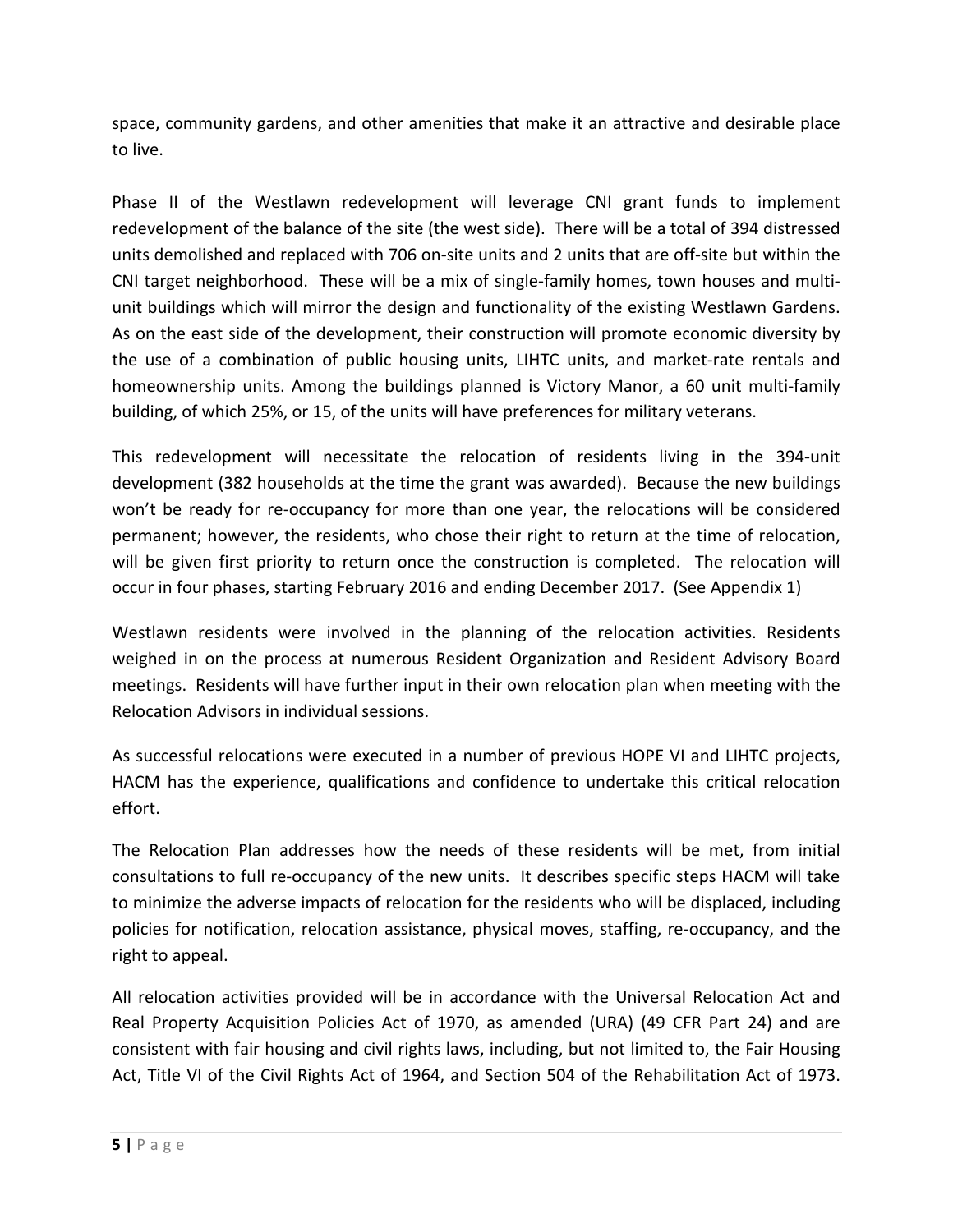Advisory services were provided in the development of this relocation plan by Maureen Thurman from HUD's Community Planning and Development division.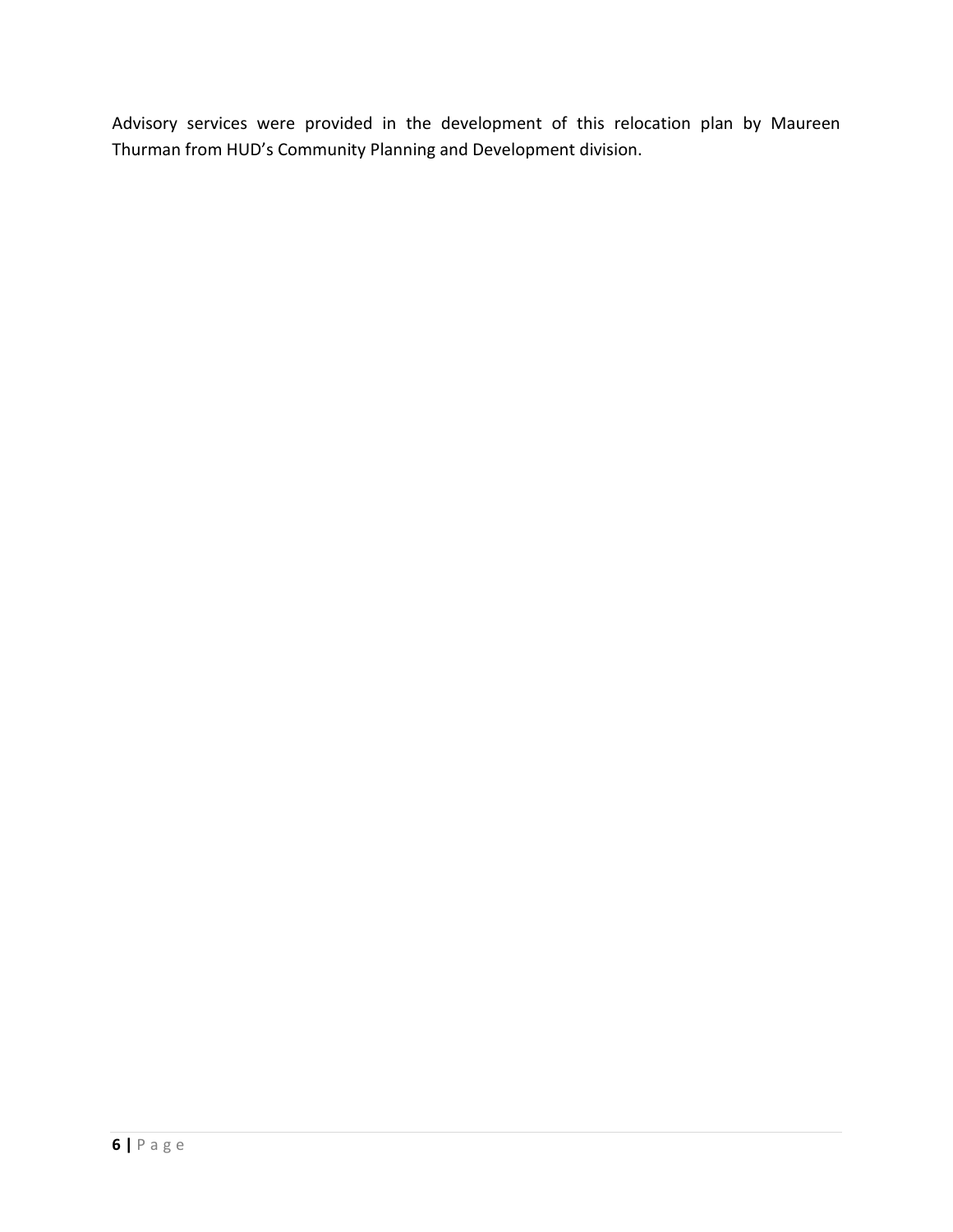### II Relocation Overview

In order to implement the redevelopment of Westlawn, all displaced households will need to be relocated to comparable dwellings with rights and protections provided under the URA.

HACM's relocation efforts are guided by a principal that prioritizes the best achievable outcome for each resident household. HACM staff seek to minimize household disruptions and make the transition as seamless as possible.

HACM plans to use a combination of resources to provide comparable dwelling units, relocation advisory services, case management, and the physical move of belongings. The residents will be consulted regarding their housing requirements and preferences, and counseled to identify and address any special needs such as translation services or accommodations.

The comparable dwelling units include other public housing developments, HACM nonsubsidized developments, HACM's LIHTC developments, the private rental market and non-HACM owned subsidized developments. Additionally, Tenant Protection Vouchers (TPV) will be offered to eligible residents; these vouchers are similar to, and will be administered like Housing Choice Vouchers. As part of the relocation plan, residents were surveyed about their moving preferences. Of the respondents in the survey done for all affected residents, 245 households responded (64%):

- 24% would prefer to use a TPV to remain in the Westlawn neighborhood
- 24% would prefer to use a TPV in a neighborhood other than Westlawn

15% prefer another public housing unit

37% need more information before deciding

Through individual meetings with a team of Relocation Advisors, residents will be given sufficient information to make decisions that take into account their needs, preferences, necessary accommodations, and best interests for them and their family. The Relocation Advisors will assist the resident in creating their own individual relocation plan, which will be enforced through a signed Individual Relocation Agreement (IRA) (See Appendix 2).

Provisions for resident supportive services are included in the CNI grant to minimize the impact of the relocations effort; six (6) HACM Case Managers will assist residents to ensure that they have access to daycare, early childhood education, schools, transportation to jobs, etc. These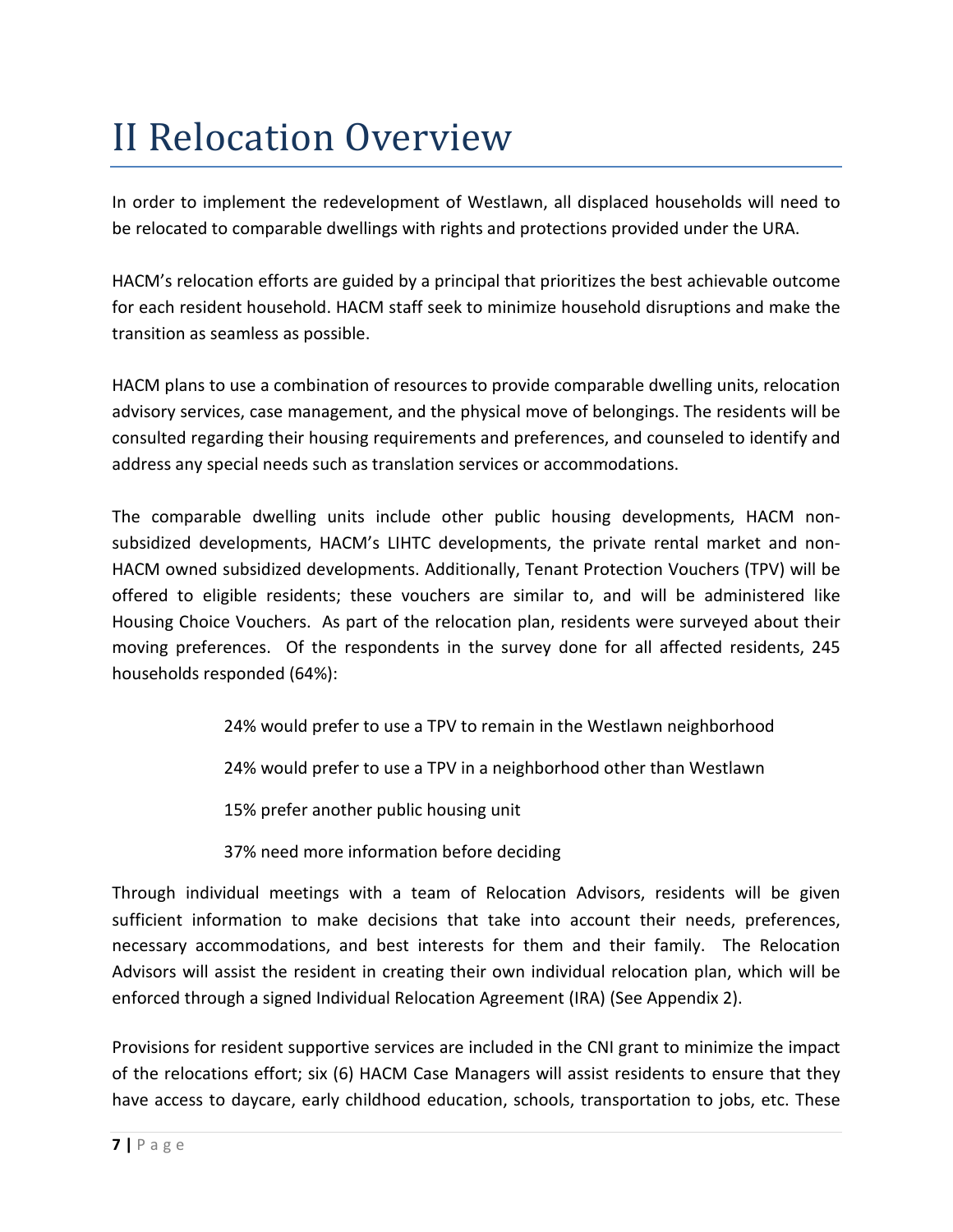case managers will continue to provide services throughout the entire grant activity period, including the re-occupancy phase of the project.

The process to relocate residents encompasses providing notices, relocation advisory meetings, identifying comparable housing, assistance in securing utility services, the physical moving of belongings, and re-occupation for those who wish to return to the new buildings.

A General Information Notice (GIN) was sent to all residents on January  $26^{th}$ , 2016. This notice informs them of the overall project, the need to relocate them at some future date, their rights and protections under the URA, and the services that will be made available to them. (See General Information Notice Appendix 3)

Relocation Advisors will meet with the heads of households to explain all of the relocation options and types of assistance available, including, but not limited to, physical moving options and what resources are available. During one-on-one consultations, the advisors will also identify the needs and preferences of the residents, obtain contact information and best times they can be reached, and identify any requested accommodations or special needs.

Once options have been fully explained to the residents, and individual relocation plans have been formulated, residents will be given a list of comparable units, based on their needs and preferences. Once units have been identified, resident security deposits will be transferred to the new property manager (any additional deposits required will be paid by HACM).

Residents can physically move their belongings on their own, per the options provided under the URA, and be reimbursed for actual expenses or given a flat payment based on the number of rooms in their current unit. They can also opt to have HACM undertake the physical move at no cost to them.

Those residents who opted to return to Westlawn will be notified by Relocation Phase of the opportunity to return when the new units are completed. The same physical moving options are made available to them, and HACM will continue any supportive services needed for the return move.

Actual household moving costs will vary depending upon the relocation options chosen. however. HACM has estimated the entire relocation budget to be \$953,860.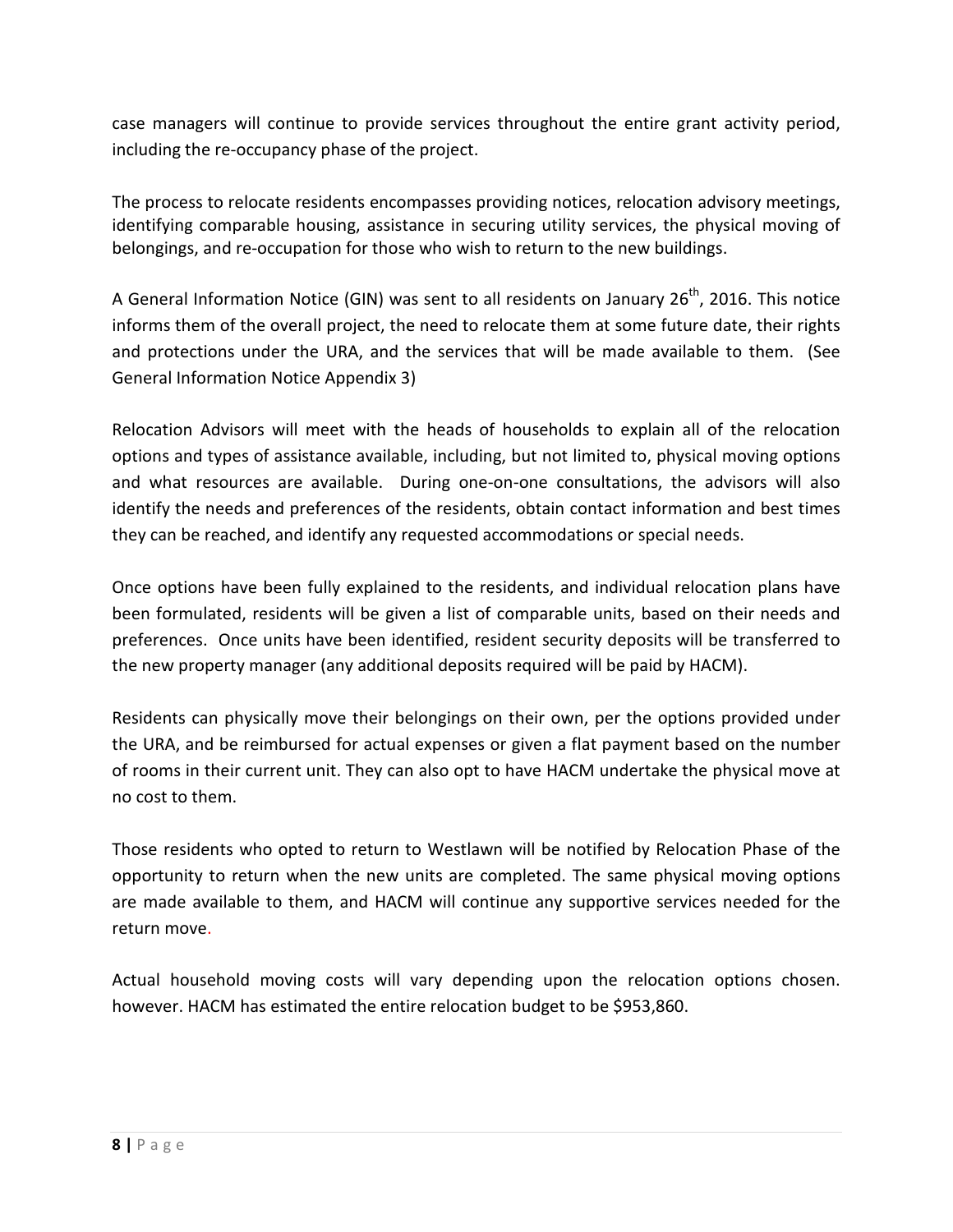#### *Non-Discrimination Policy*

HACM shall comply fully with Title VI of the Civil Rights Act of 1964, Title VIII and Section 3 of the Civil Rights Act of 1968 (as amended by the Community Development Act of 1974), Executive Order 11063, Section 504 of the Rehabilitation Act of 1974, and any legislation protecting the individual rights of residents, applicants or staff, which may subsequently be enacted.

The agency will reference Handbook 1378 that combines all statutory, regulatory and HUD guidance into a single reference source.

[http://portal.hud.gov/hudportal/HUD?src=/program\\_offices/comm\\_planning/library/relocation/policyandguidance/handbook](http://portal.hud.gov/hudportal/HUD?src=/program_offices/comm_planning/library/relocation/policyandguidance/handbook1378) [1378](http://portal.hud.gov/hudportal/HUD?src=/program_offices/comm_planning/library/relocation/policyandguidance/handbook1378)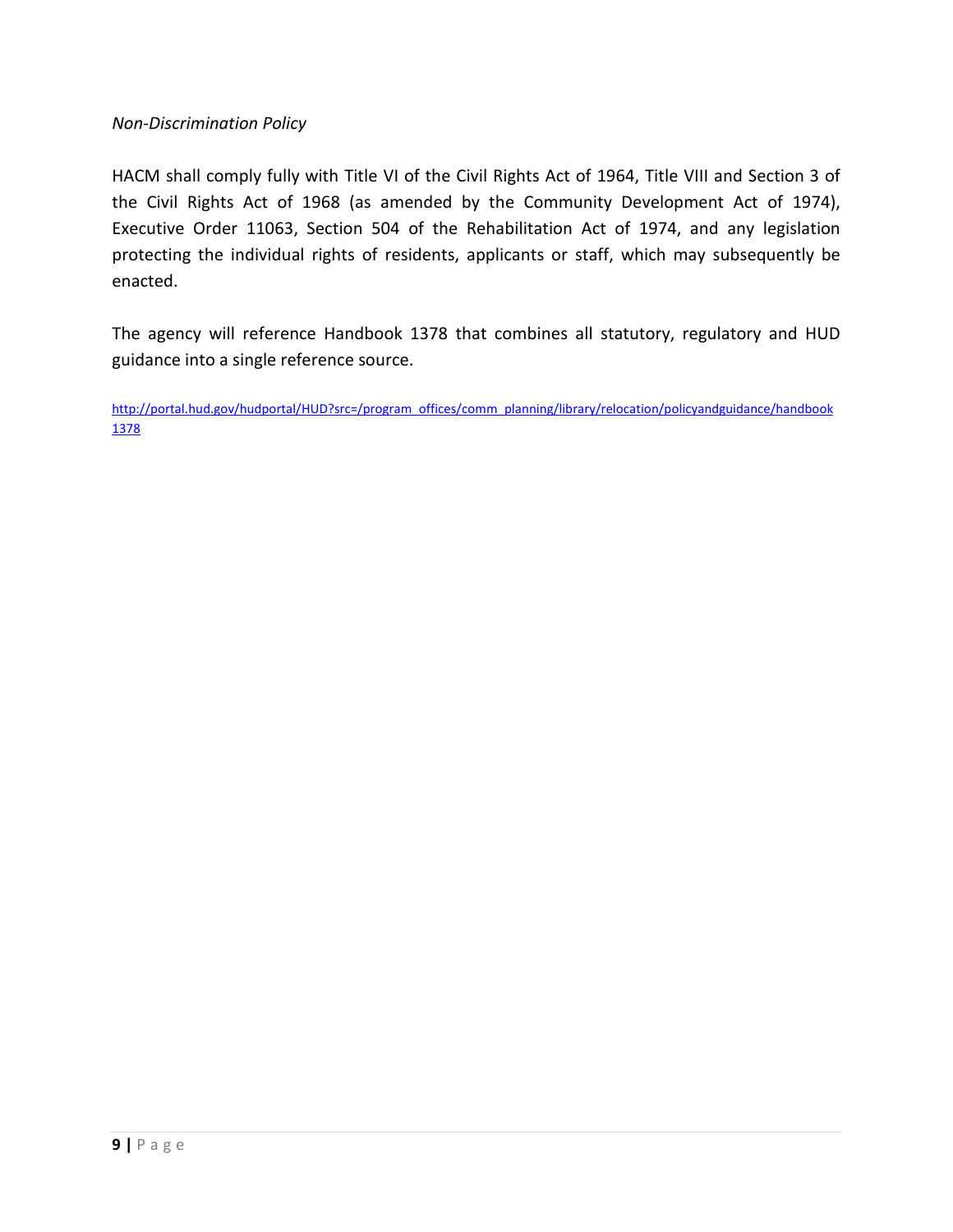### III. Staffing and Contact Information

#### **A. Staffing**

The Senior Asset Manager of HACM will serve as the Relocation Coordinator and oversee all operations under this Plan. The Relocation Coordinator will supervise the entire relocation process from the issuance of notices to re-occupancy at the project's completion. Along with the team of Relocation Advisors, the Coordinator will work closely with on-site management staff to provide notifications, housing search counseling, data tracking and other relocation services needed for the successful rehousing of residents. Relocation staff persons have participated in HUD relocation training to ensure adherence to and the proper execution of URA policies.

Relocation Advisors will conduct outreach and assessment of needs, and facilitate the creation of Individual Relocation Agreements (IRA). They will work with the residents throughout the entire relocation process to ensure access to eligible benefits and services, remove barriers to successful relocation, and coordinate physical moves. They, along with the Relocation Coordinator and on-site management staff, will ensure that proper records are kept on all relocation activities.

Housing Choice Voucher (HCV) program staff, including Certification Specialists, Lease and Contract Specialists and Inspectors, will be responsible for assessing eligibility and issuing the Tenant Protection Vouchers (TPV). They will provide outreach and training for new voucher holders and administer all related program requirements.

The Community Services division (COS) of HACM will coordinate the Case Managers who will provide supportive services to the residents in an effort to reduce or eliminate barriers to successful relocation.

Homeownership Program staff are available for homeownership advisory services and referrals for residents considering purchasing a home, either through HACM's Homeownership Program or on the private market.

The on-site management staff are available to explain the relocation processes and timelines, and to make internal referrals that will ensure resident needs are being addressed under this plan. Staff persons at the development office are available to residents for questions, referrals and packing materials.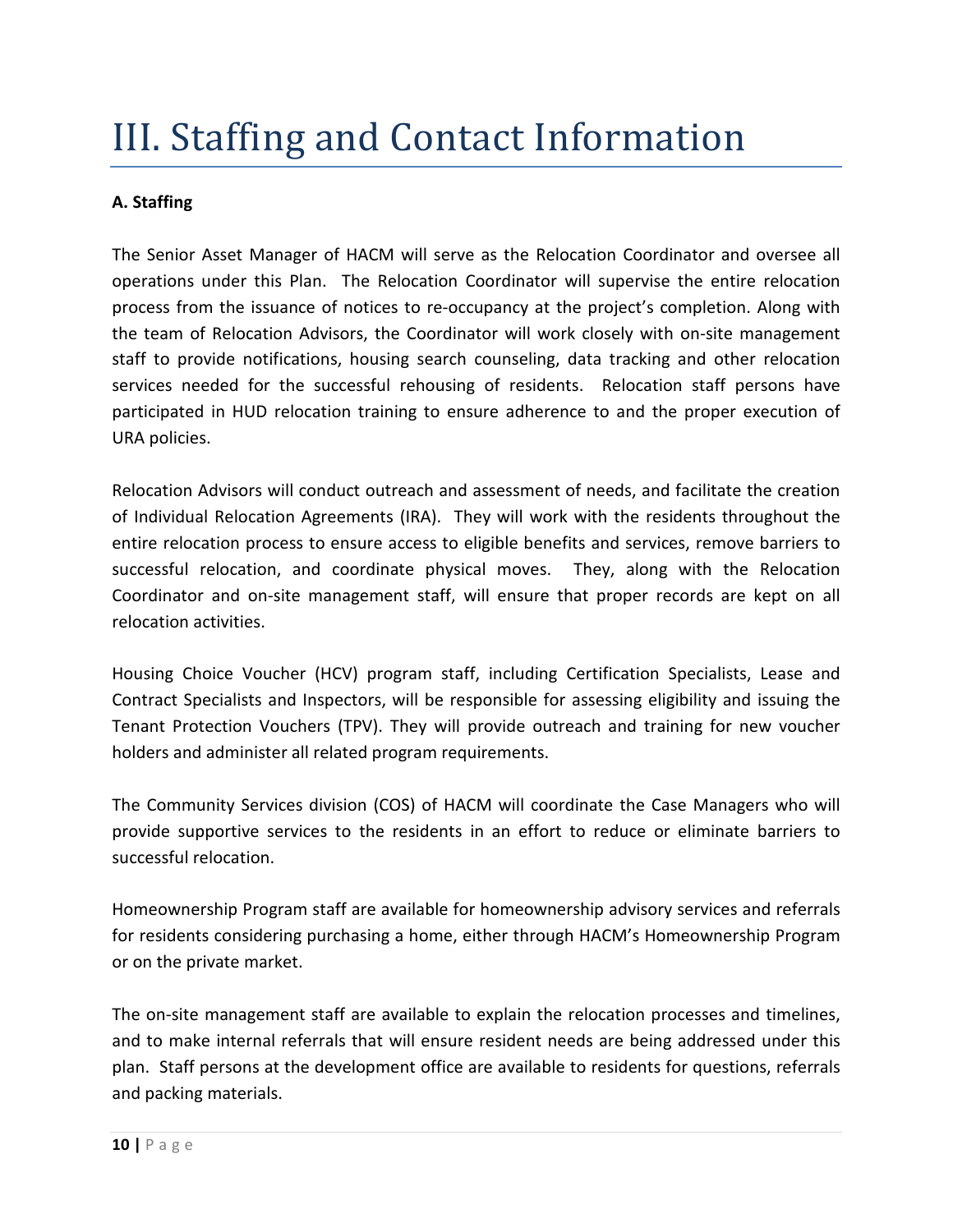As part of CNI and as part of HACM's ongoing commitment to the provisions under Section 3 of the Housing and Urban Development Act of 1968, a Westlawn resident will be hired (to the greatest extent possible) as a Relocation Assistant to help with the relocation process. Tasks will include, but are not limited to, distribution of packing materials, assistance with packing and unpacking of personal belongings, and assistance with coordinating physical moves.

#### **B. Contacts**

Relocation Coordinator James Eigenberger Senior Asset Manager (414) 286-5126 [jeigen@hacm.org](mailto:jeigen@hacm.org)

#### Housing Choice Voucher Program (Section 8) Community Services (COS) (414) 286-5650 (414) 286-5678

Westlawn Management Office **Homeownership Program** (414) 286-8868 (414) 286-5043

Media Inquiries & Communication Paul Williams (414) 224-0528 [paul.williams.@hacm.org](mailto:paul.williams.@hacm.org)

HACM Website & Online CNI Information [www.hacm.org](http://www.hacm.org/)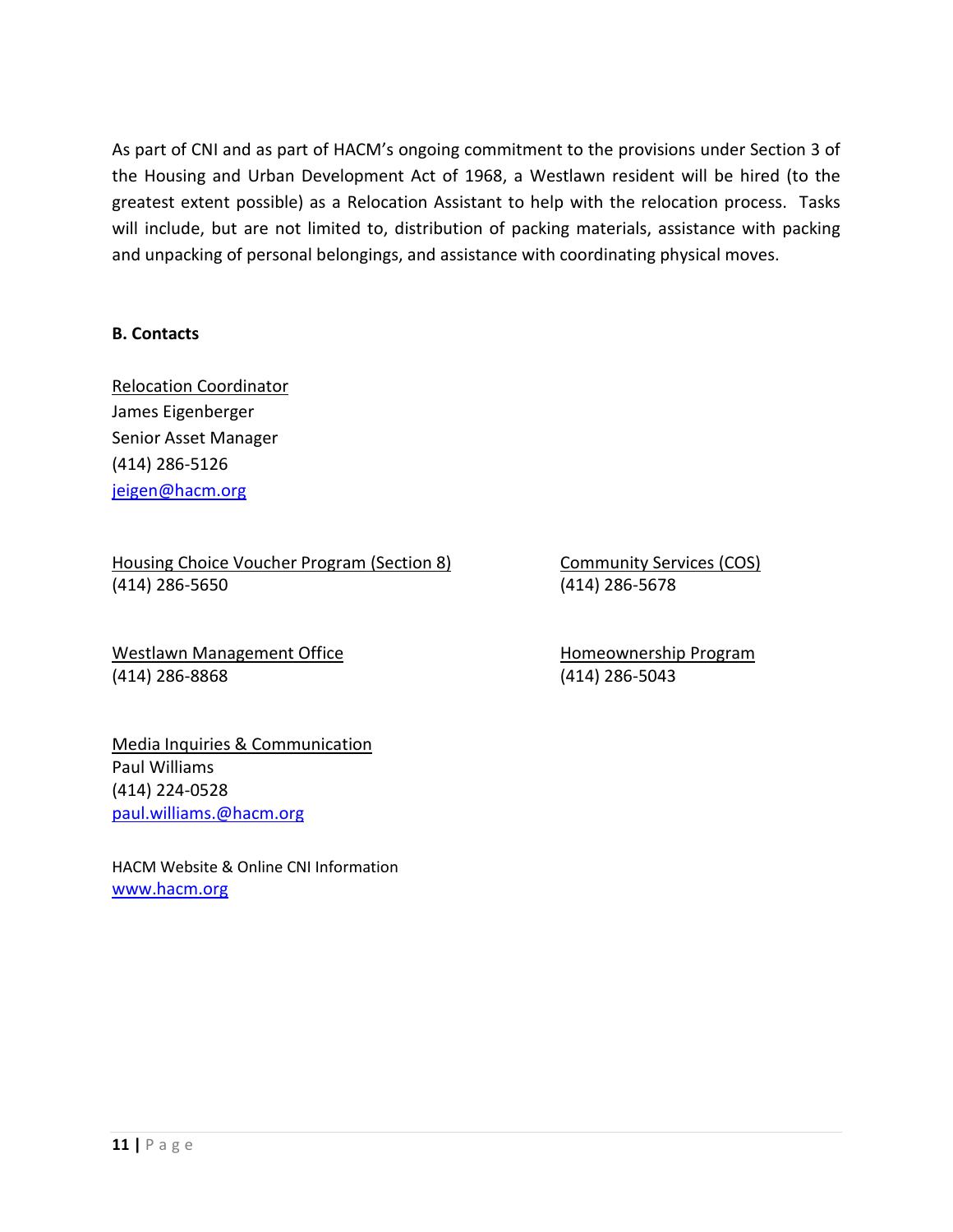### IV. The Relocation Plan

Relocating residents encompasses everything from notifying the affected households, counseling them for needs and eligibility of assistance, case managing for barriers, identifying comparable housing, and transferring security deposits and establishing utility services to physically moving personal belongings. How these components will be undertaken is detailed in this section.

#### **A. Resident Notification**

#### Notification Process

All affected residents will be provided written notices by personal delivery or via certified and registered first-class mail, return receipt requested. Each notice shall be written in plain, understandable language. Persons who are unable to read and understand the notice will receive appropriate assistance to ensure effective communication.

#### Types of Notices

1) The General Information Notice (GIN)

The GIN is an advisory notice sent to all affected residents explaining the project, activities that are planned, assistance that is available, and potential relocation payments that are available under the URA. Moreover, it advises the residents of the following:

- They should not move before receiving a notice indicating eligibility for relocation assistance.
- They will receive information about the relocation assistance they are eligible for and the procedures are for receiving assistance.
- They will not be required to relocate without receiving a 90-day Notice-to-Vacate.
- They will not be required to move unless at least one comparable dwelling unit has been made available.
- They will receive reasonable relocation advisory services, including relocation referrals and other necessary services.
- They must continue to pay rent and meet all other lease obligations in order to be eligible for relocation payments or assistance under the URA.
- They have a right to appeal HACM's determination of eligibility for URA assistance.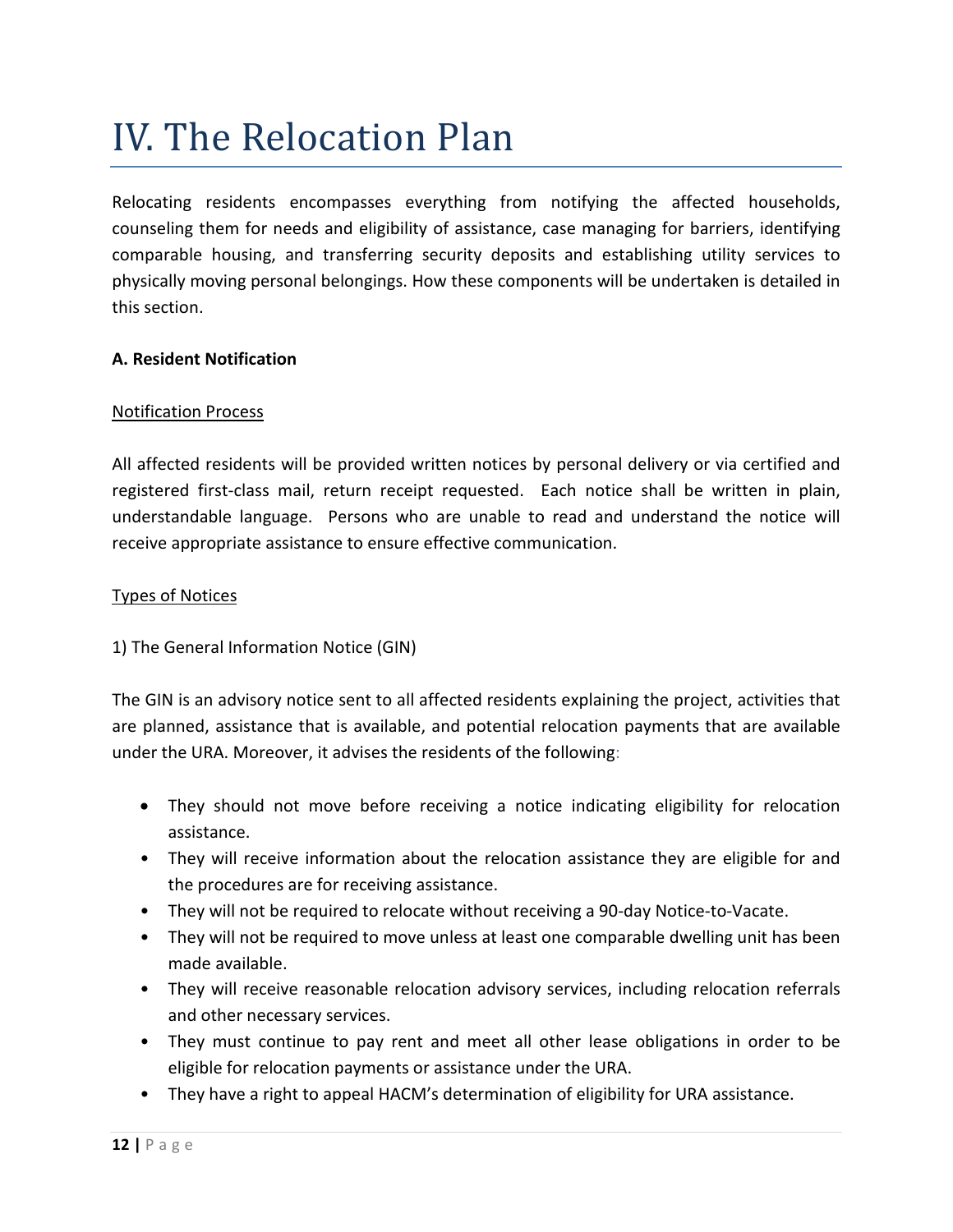- They have a right to return to the project
- They are provided with contact information for assistance and with questions

The GIN notice includes a copy of the HUD brochure, *Tenants Displaced from Their Homes* that describes the resident's relocation benefits. (A copy of this brochure is attached as Appendix 4)

2) Notice of Eligibility for Relocation Assistance (NOE)

The NOE advises affected residents about their eligibility to receive relocation assistance. (See Appendix 5) It is specific to the household and outlines their particular options and benefits. The notice will advise the residents of the following:

- Their eligibility for relocation assistance and the effective date of their eligibility
- The relocation assistance services that are available, the estimated amount of assistance for which they may be eligible, and the procedures for obtaining the relocation assistance
- The resident's appeal rights and procedures
- Right to return when the project is complete
- Comparable available units

#### 3) 90 Day Notice-to-Vacate

This notice will advise the residents of the specific date by which they must vacate the property.

#### 4) Eviction Notice

An eviction notice will be given if substantial lease violations exist and after Case Managers have attempted to resolve the issues. HACM will not give eviction notices in order to circumvent the regulatory services and protections afforded to the residents.

If, after proper notification and after every reasonable attempt to assist the resident has been made, a household refuses to vacate the unit by the required date, HACM will seek legal redress per its eviction procedure and through the Milwaukee County court system. All evictions will comply with the URA.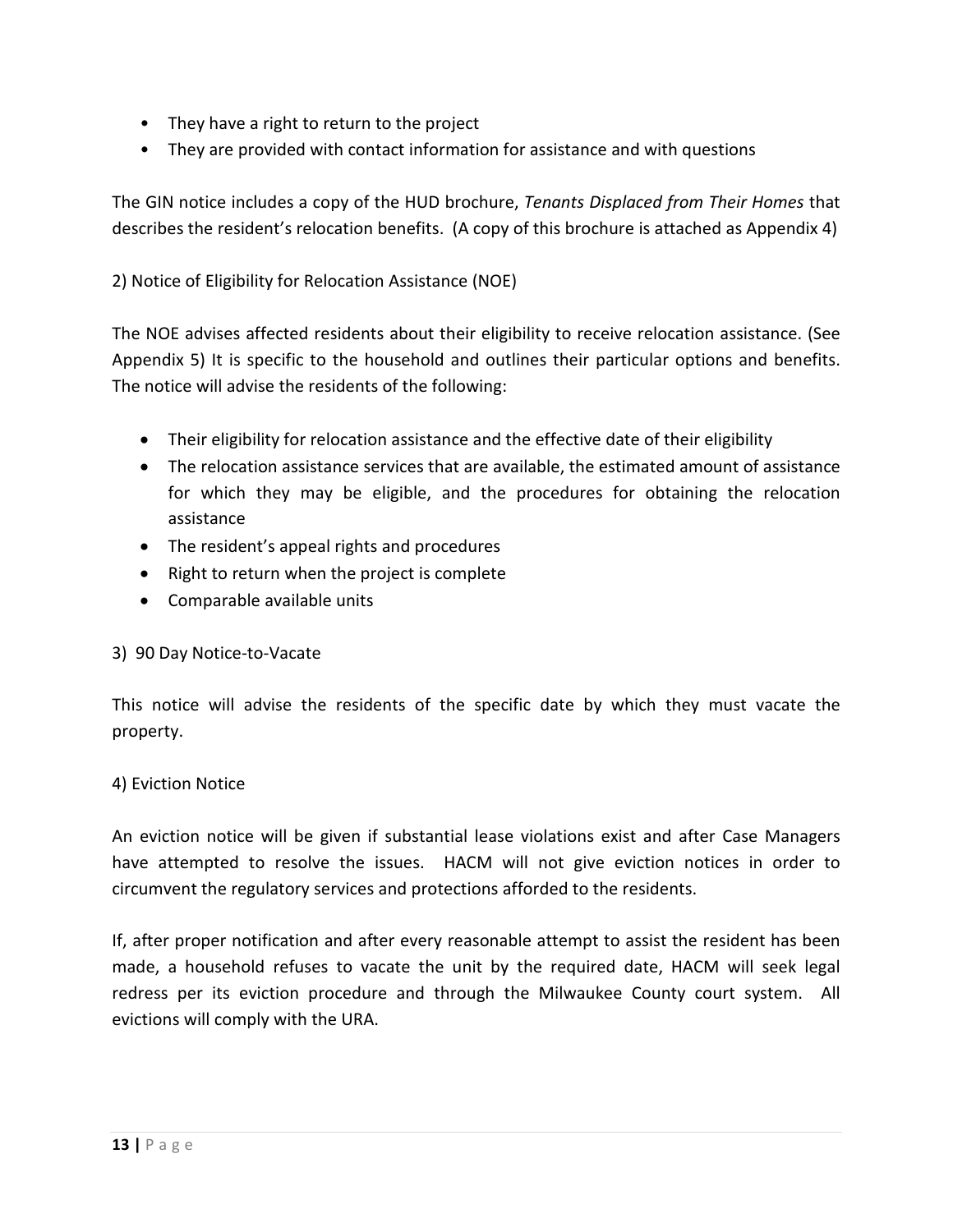#### 5) Project Update Notice

If the project undergoes changes to its schedule, affected residents will receive modified relocation notices or development updates as they become available.

#### **B. Eligibility for Relocation Assistance**

Displaced persons are eligible for relocation assistance under the URA. Because the demolition of the buildings and subsequent new construction will take more than one year to complete, all of the residents will need to be "permanently relocated" per HUD definitions, and are thus entitled to relocation protections and assistance under the URA.

Undocumented immigrants and aliens not lawfully present in the United States are not eligible for relocation assistance, unless such ineligibility would result in exceptional hardship to a qualifying spouse, parent or child.

Relocation Advisors will explain eligibility status and types of assistance to each resident during the initial consultation process. Households may make a request to split into multiple households, but the decision to extend relocation assistance and rights to anyone other than the original head of household and others living with them will be made at the discretion of the Relocation Coordinator and only when remedies and resources are available. Only the original head of household has the right to return on priority basis to Westlawn upon completion.

#### **C. Identification of resident needs and preferences**

Relocation Advisors will meet with residents as soon as possible to establish resident needs and preferences. In addition to the number of bedrooms the family requires and the area of town they prefer, other factors are explored such as proximity to schools, building amenities (i.e. elevator, parking, pet policies) and access to public transportation. Clarifying needs and preferences helps the resident develop confidence in their choices and provides guidance when looking for comparable units.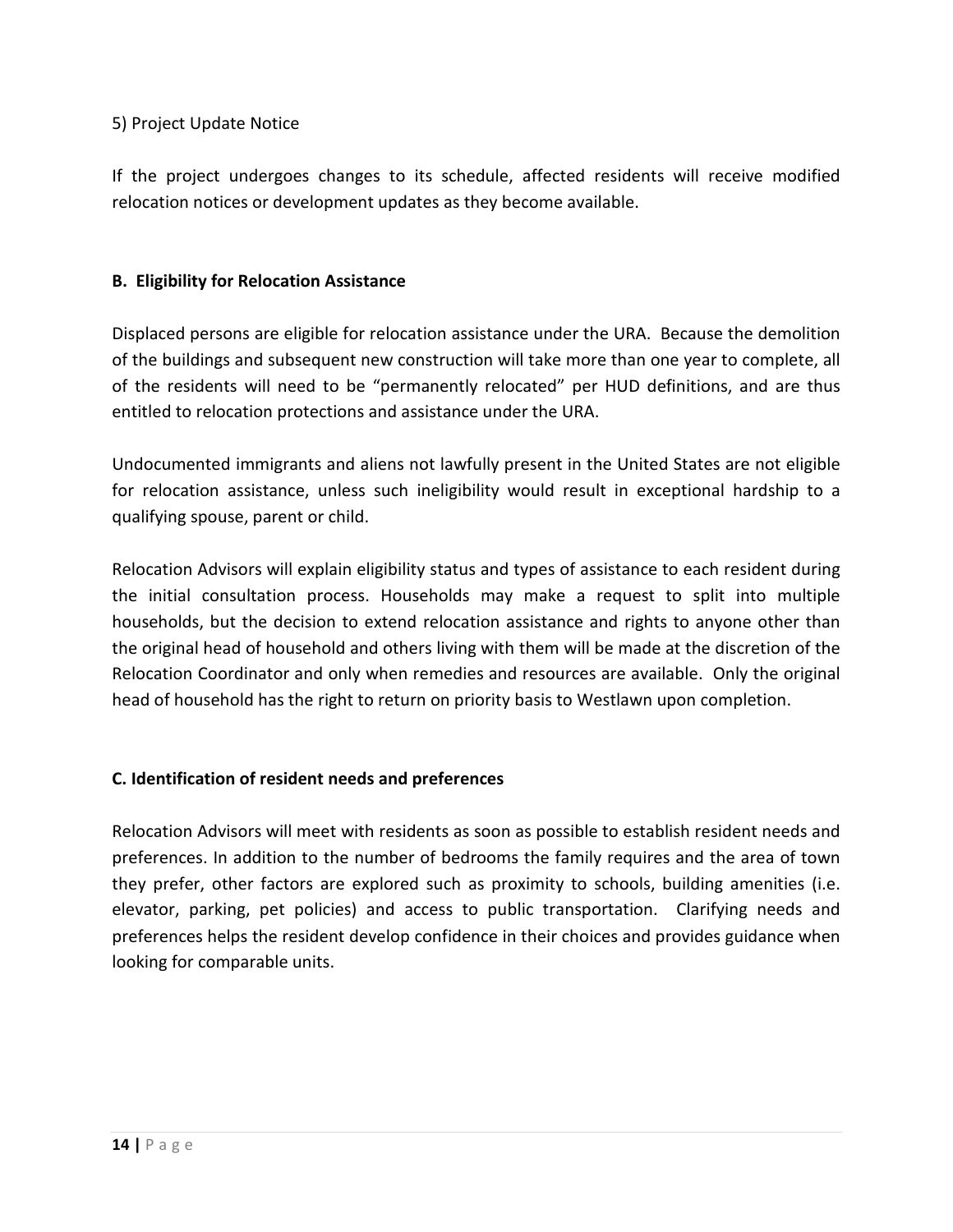#### **D. Types of assistance available**

All eligible residents who are relocated in the context of this funded project will receive the appropriate services and benefits required under the URA.

#### 1. Housing options

#### Another PH Unit

HACM operates 18 other public housing developments (3,183 units) to which residents can be relocated. HACM currently has 1, 2, 3, and 4 bedroom vacancies available across these developments and available units will be offered as they become available. The average vacancy rate across all developments is 4%, which is about 127 vacancies per month.

By choosing another PH unit, the resident will have no additional applications or fees, and, unless in a scattered site unit, no establishment of utilities. Additionally, their rent calculations would remain the same. However, although the developments are scattered throughout the city of Milwaukee, the resident may have fewer choices regarding the neighborhood in which they wish to reside than if they went into the private rental market.

Any Westlawn resident, regardless of household income, is eligible for this option.

#### HACM Mixed-Finance Unit

Residents who meet income and occupancy standards can choose to lease a unit in one of HACM's ten (10) mixed-finance developments. These developments have designated units for low-income residents. Rents for these units are calculated at 30% of adjusted gross income.

#### Tenant Protection Voucher (TPV)

Residents who are determined income eligible for the Housing Choice Voucher (HCV) program may select to receive a TPV and rent any unit in the private market that participates in the program and adheres to its guidelines. Rent is calculated as 30% of adjusted gross income.

This voucher gives the resident greater relocation choices as over 1,500 property owners participate in the program (portability to another city which operates a HCV program is also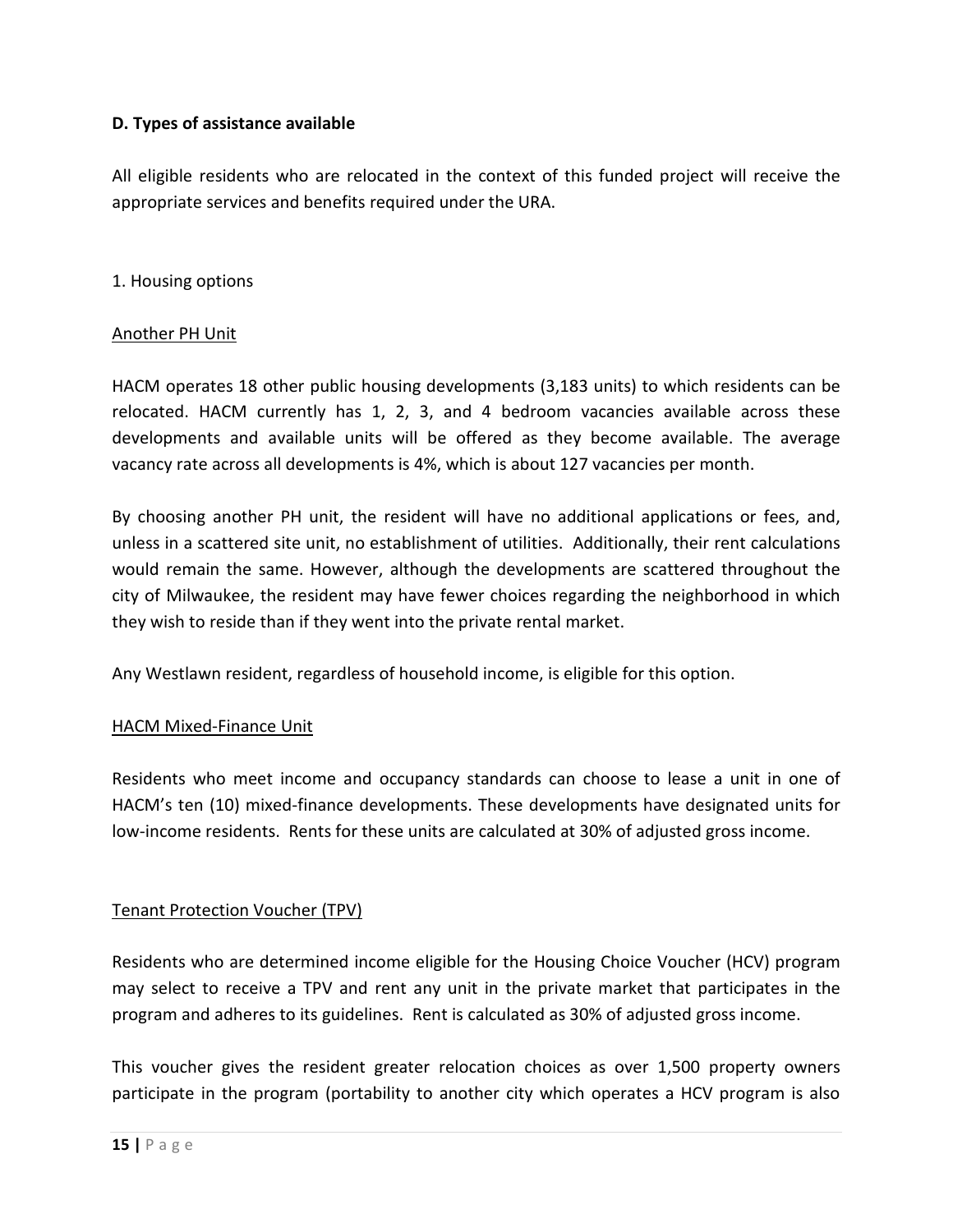allowed). The voucher stays with the tenant as long as they remain income eligible and are compliant with program requirements.

Under this option the resident would need to complete an application process and establish a relationship with a new property manager. They also may be required to establish new utility services which can be done with the assistance of the Relocation Advisor.

Additionally, HACM owns and manages market-rate developments throughout the city. Residents choosing this option may be subject to re-screening to meet the requirements of the development.

#### Homeownership

Through partnerships with area counseling and financial literacy agencies, HACM has encouraged homeownership to its residents as part of its ongoing supportive services model. The availability of housing counseling agencies, first-time home-buyer grants and the potential use of Replacement Housing Payments (RHP) makes this option a possibility for higher-income residents. (See page 17 for explanation of RHP)

#### *Private Market*

Based on affordability and credit worthiness, residents are encouraged to consider transitioning from public housing to homeownership as a means to self-sufficiency. This option would most likely apply to households with income that exceeds the threshold for subsidy, but also have low debt and good credit. Homeownership staff are available to provide resources, referrals and support to residents exploring this option.

#### *Section 8(y) Homeownership*

Residents receiving a TPV may opt to use the subsidy to purchase a house under HACM's 8(y) program. Buyers must complete home-buying counseling and choose a property that meets the Housing Quality Standards (HQS) under the HCV program. The buyer pays their portion of the mortgage and HACM pays the subsidized portions to the lender. Buyers must have at least \$15,000 gross annual earned income and be employed an average of 30 hours per week (unless elderly or disabled).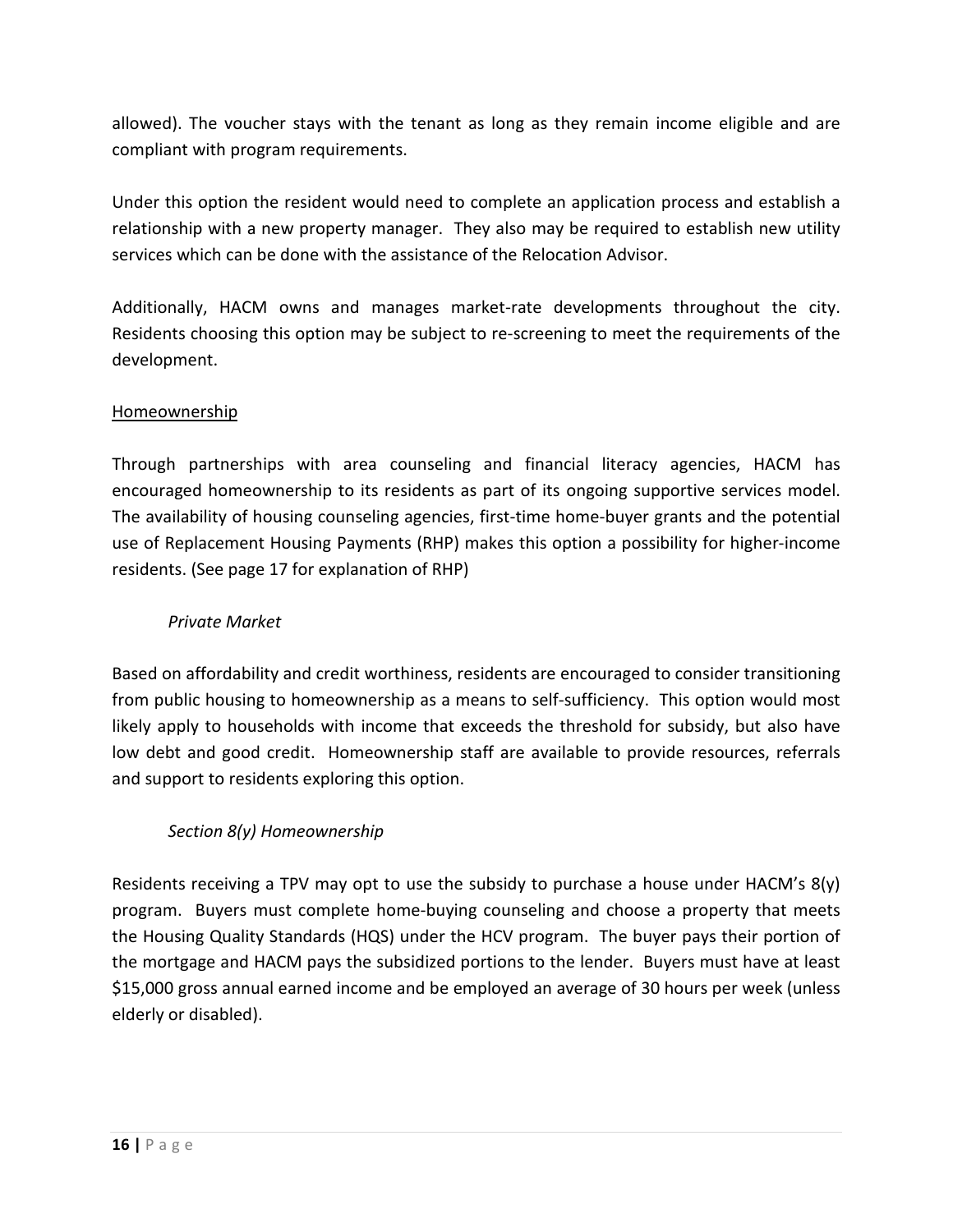#### *Section 32 Homeownership Program*

Affected residents under 80% of County Median Income (CMI) may be eligible to receive up to \$25,000, in the form of a forgivable second mortgage, to bridge the gap from their maximum affordability to the appraised price of a HACM-owned scattered sites house for sale. In addition to potential assistance with the purchase price, the buyer gets a fully rehabbed home with no major foreseen expenses over the next seven to ten years. They also pay no property tax for the year in which the house was purchased.

Residents work with local housing counseling agencies for home-buying classes and to prepare their credit for a home loan. In addition to any grants and first-time homebuyer programs through lenders, the lump sum RHP can be used for a down payment. (See below for explanation of RHP)

As part of HACM's mission to support residents in their effort to become self-sufficient, it encourages residents to explore the possibilities and opportunities available to them to become first-time home-buyers.

#### Other Affordable Housing

There are 137 project-based HUD subsidized developments in Milwaukee and the surrounding suburbs. A comprehensive list of affordable private rental units will be provided to residents along with the supportive services available under the URA and this Relocation Plan. This option might be best for affected residents who wish to leave public housing and are over-income for a voucher or other housing subsidy. The more desirable areas and complexes may have waiting lists, and residents may be subject to application processes, background and credit checks.

#### 2. Replacement Housing Payment (RHP)

The RHP is intended to cover any increase in the resident's monthly housing costs (rent and utilities), at a comparable unit, that exceeds what they would pay if they had not been required to relocate and were still living in public housing at Westlawn. This is also known as a "gap" payment.

The monthly RHP is calculated by comparing the rent and utilities at the existing unit with a comparable unit. The amount of the RHP is the difference a tenant has to pay to meet the obligations at the new, comparable unit.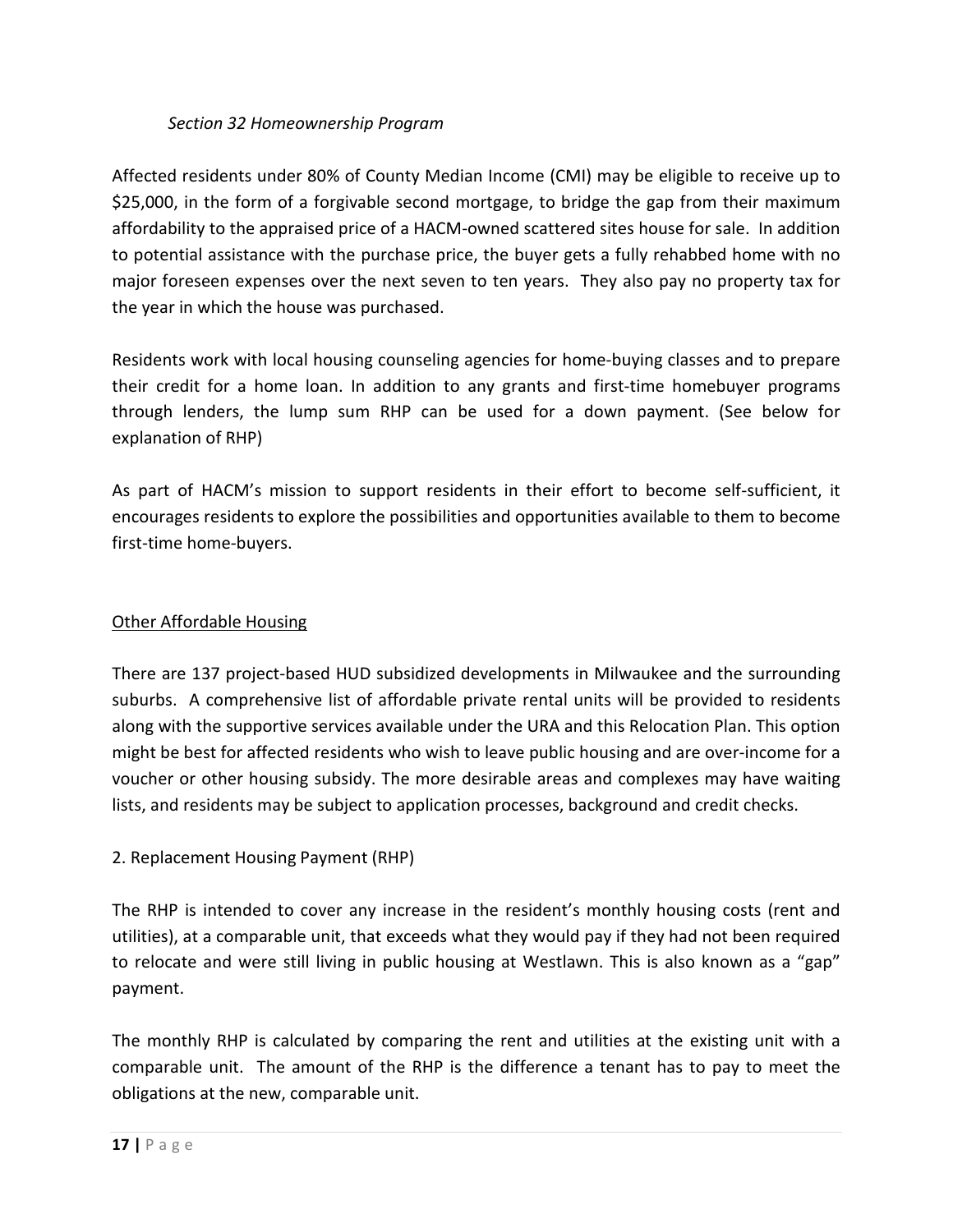Payment of the RHP will be made to the resident in monthly installments beginning with the first rent payment. The duration of benefits is 48 months of assistance.

A resident who receives a RHP may also use it as down payment assistance for the purchase of a single family house – through the private market or through HACM – in which case the allotment is dispersed in a one-time lump sum. Calculation of the lump sum is the difference of current rent and utility costs and that of a comparable unit (one month of RHP) times the maximum allotment of 48 months. This is dispersed at the time of closing.

3. Relocation Advisory Services

Residents will be contacted as soon as possible (per Relocation Phase) for a one-on-one meeting with a Relocation Advisor for initial assessment of their needs and preferences. Advisors will attempt to identify any barriers to relocation, or any Section 504 accessibility accommodations required. They will inform residents of their rights and protections under the URA and explain the housing options available to them.

The advantages and disadvantages of each housing option will be explained, and any questions answered. Residents will be asked to certify with their signature that they received and understood the options available to them, a copy of which will be given to the resident and the original retained in personal relocation records.

After initial consultation, and after all of the residents' concerns have been addressed, the residents will be asked to choose their relocation options, choose if they would like to return to Westlawn when the project is completed, and then to sign the Individual Relocation Agreement (IRA). The signed IRA will be the impetus for the residents housing search activities and be used by HACM in planning forthcoming relocation activities.

Additional services available throughout the relocation process include, but are not limited to:

- Language translation services
- Explanation of the dislocation allowance
- Calculations of benefits
- Identification of comparable units
- Provision of area maps and information about neighborhoods
- Site tours
- Transportation provided through bus tickets, cabs, and mileage reimbursement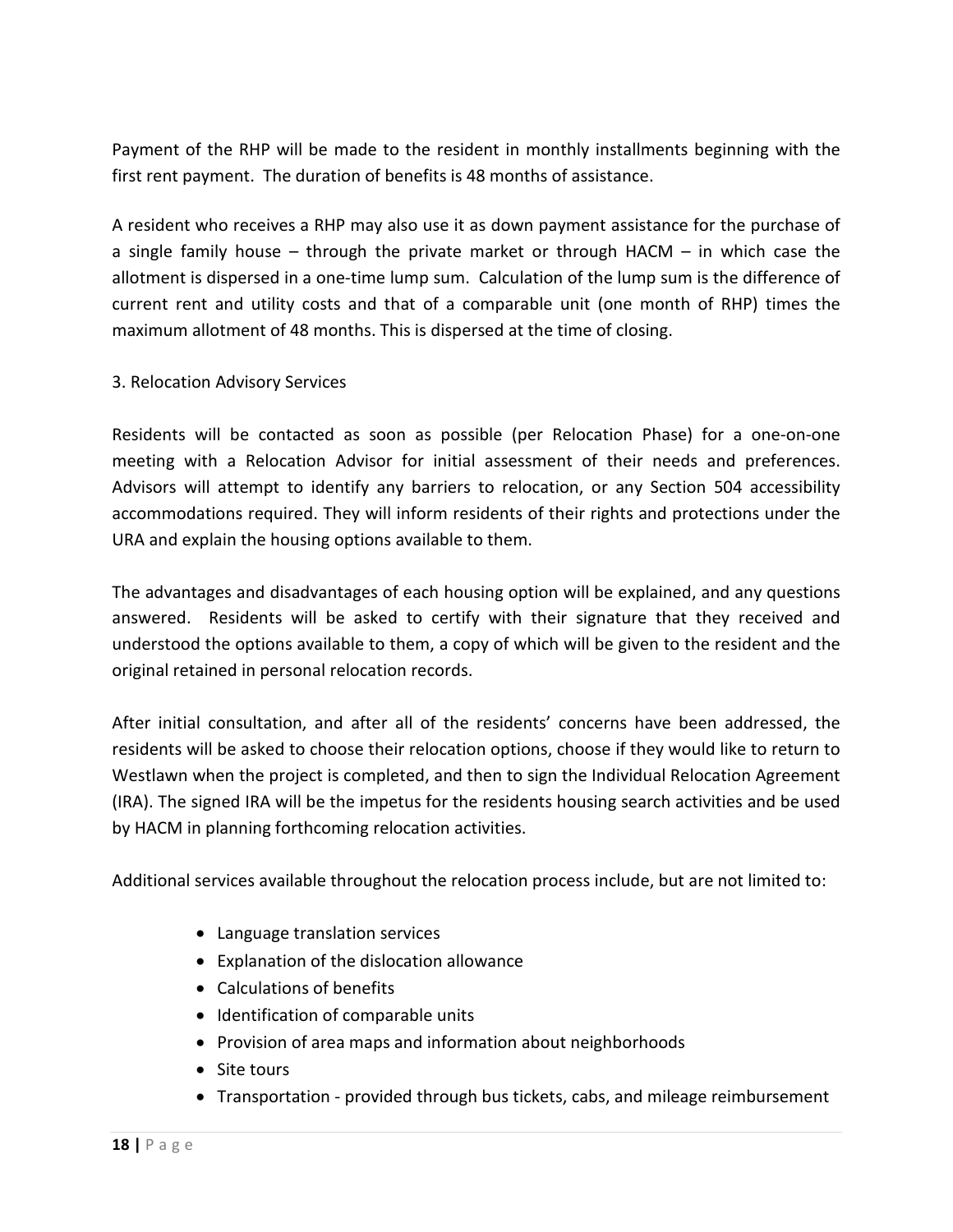- Packing and unpacking of belongings will be provided by the contracted movers, if requested
- Assistance in the establishment and/or transferring of utilities
- Assistance registering children in school or day care
- Setting up appliances
- Scheduling movers

All affected residents are eligible for, and are encouraged to avail themselves of the services provided by the Relocation Advisors and the Case Managers to ensure successful transition to a comparable dwelling.

#### 4. Security Deposits

HACM will provide security deposits as part of the relocation benefits. If the resident relocates to another HACM public housing unit, the deposit will simply transfer to that unit. For residents moving to the private housing market and/or using a TPV, HACM will forward the deposit plus any additional deposit required to the new property manager, with the contingency that the deposit be returned to HACM at the end of tenancy.

#### 5. Appliances

Residents who choose to move into another HACM property will be provided with a stove and a refrigerator. If the new location does not have appliances, the residents can take their existing stove and refrigerator with them.

#### **E. Identification of comparable housing**

Every effort will be made to assist residents by explaining the housing options available to them and helping them to find permanent housing. Using the resident needs and preferences established during consultation as a guide, the Relocation Advisor will identify a minimum of one (1) comparable unit and provide a listing of addresses and contact information to each tenant in writing.

In addition to meeting the bedroom size required and the financial means of the resident, comparable units are defined as being functionally equivalent to the existing unit  $-$  not necessarily exactly matching the current unit. Additionally, comparable units are decent, safe and sanitary, are vacant and available to rent, are reasonably accessible to one's place of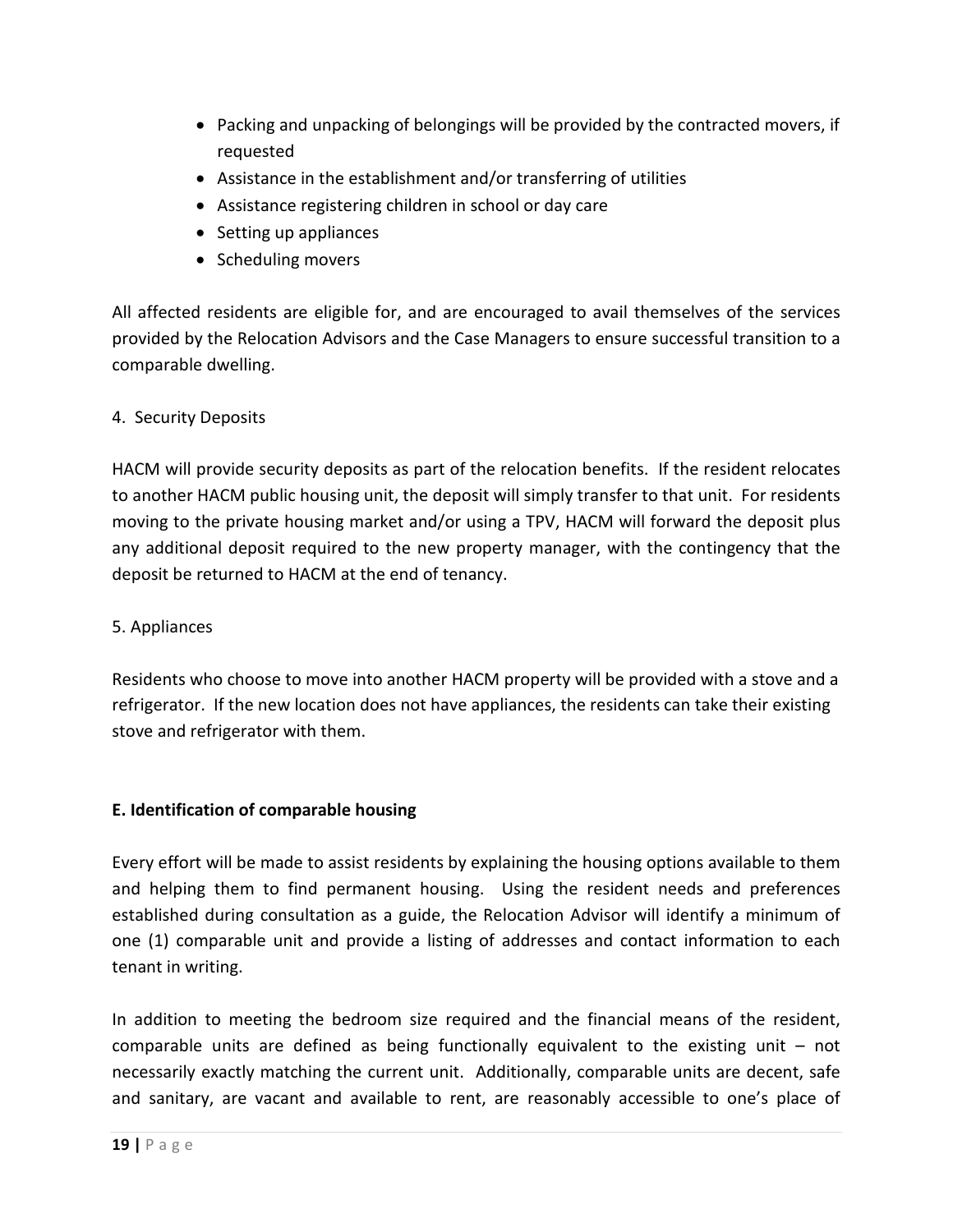employment, are generally well located in respect to public and commercial facilities, are free of serious health violations or adverse environmental conditions, and are in compliance with federal, state and local fair housing regulations.

If requested, the Relocation Advisors can arrange site visits and assist with transportation to view potential units. Accessibility features must be comparable to what the resident has currently; if necessary, and in its sole discretion, HACM may pay to install a feature or remove a barrier.

All units will be reviewed by staff prior to being offered to residents to ensure they are decent, safe and sanitary and meet the definition of "comparable".

Once suitable housing has been selected, security deposits will be transferred and a move-out date established. Relocation Advisors remain available to assist with the establishment or transfer of utility services, scheduling the move, and other supportive services. Payment allotment dispersals are made after the resident has vacated the unit.

#### **F. Physical Moving Assistance**

Affected residents will be given three physical moving assistance options: HACM will undertake the move, the resident can move themselves and be reimbursed for their actual expenses, or the resident can move themselves and receive a fixed payment based on the number of bedrooms.

Regardless of the option chosen, HACM will provide moving boxes, tape, shrink-wrap and markers for packing belongings. Residents are expected to pack on their own unless they request an accommodation (i.e. elderly, disabled).

#### 1. HACM Contracted Movers

HACM will undertake the physical move by contracting with professional movers at no cost to the resident. The Relocation Advisor works with the resident to coordinate and schedule the move. If a resident chooses this option, they are entitled to a one-time dislocation allowance of \$100, to be mailed to the resident at their new address after the completed move.

#### 2. Reimbursement for Moving Expenses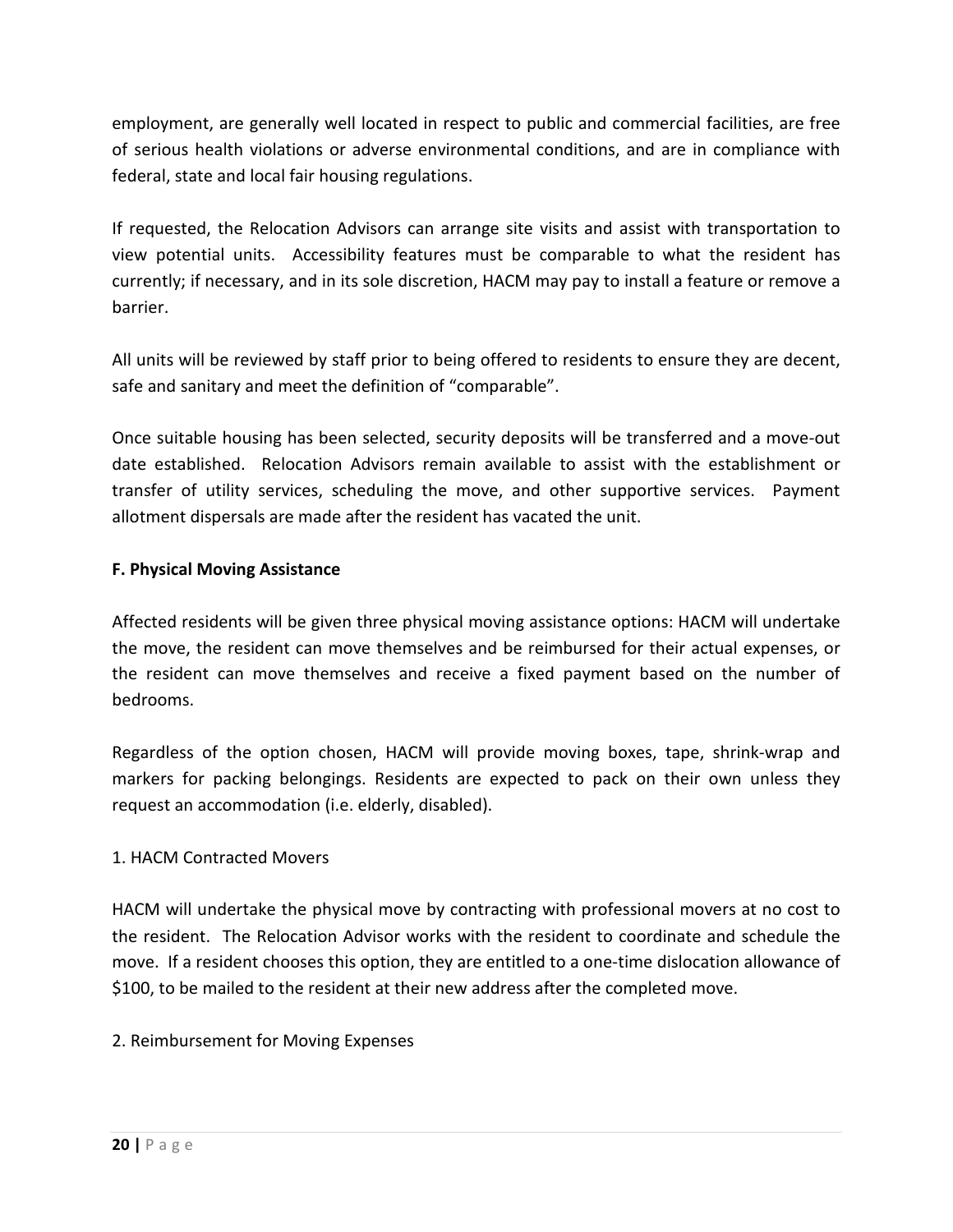Any displaced residential occupant is entitled under the URA to actual and reasonable moving and related expenses. These expenses may include:

- Transportation of the affected resident and personal property
- Transportation costs for a distance up to 50 miles
- The expenses of packing and unpacking of personal belongings
- Reconnection of utilities including gas, electric, phone, and cable services, if the resident had active services at the time of the scheduled move
- Mileage reimbursement at \$0.55 per mile.
- The advance loan payment for a moving vehicle if the resident presents a copy of a rental agreement that shows the deposit for a rental truck or trailer, HACM may advance a loan which will be deducted from the reimbursement
- Down payments to establish connection fees
- Storage of appliances if not available at the new unit
- Any other moving related expenses determined eligible by HACM

To receive reimbursement for actual and reasonable moving costs, residents must submit a claim within 18 months of the date of the move. The HUD 40054 form, "Residential Claim for Moving and Related Expenses" will be used. A resident may request assistance from relocation staff with filling out this form. Claim for reimbursement will be subject to review and approval by the Relocation Coordinator.

Affected residents may waive their rights to a relocation payment by refusing to file a claim for the payment and/or by signing a written waiver which describes the specific monetary assistance waived and the pertinent law and regulation under which it is available, and by indicating that the person understands that, absent the waiver, they cannot be displaced unless provided the prescribed assistance.

#### 3. Fixed Moving Expenses Allowance

Residents may choose to make their own moving arrangements and are entitled to a fixed allowance based on the number of rooms of furniture. HACM will assist residents in determining the amount for which they are eligible. If requested, HACM will consider payments for an additional room if the resident has a special need, such as medical equipment or a piano, or an inordinate amount of storage.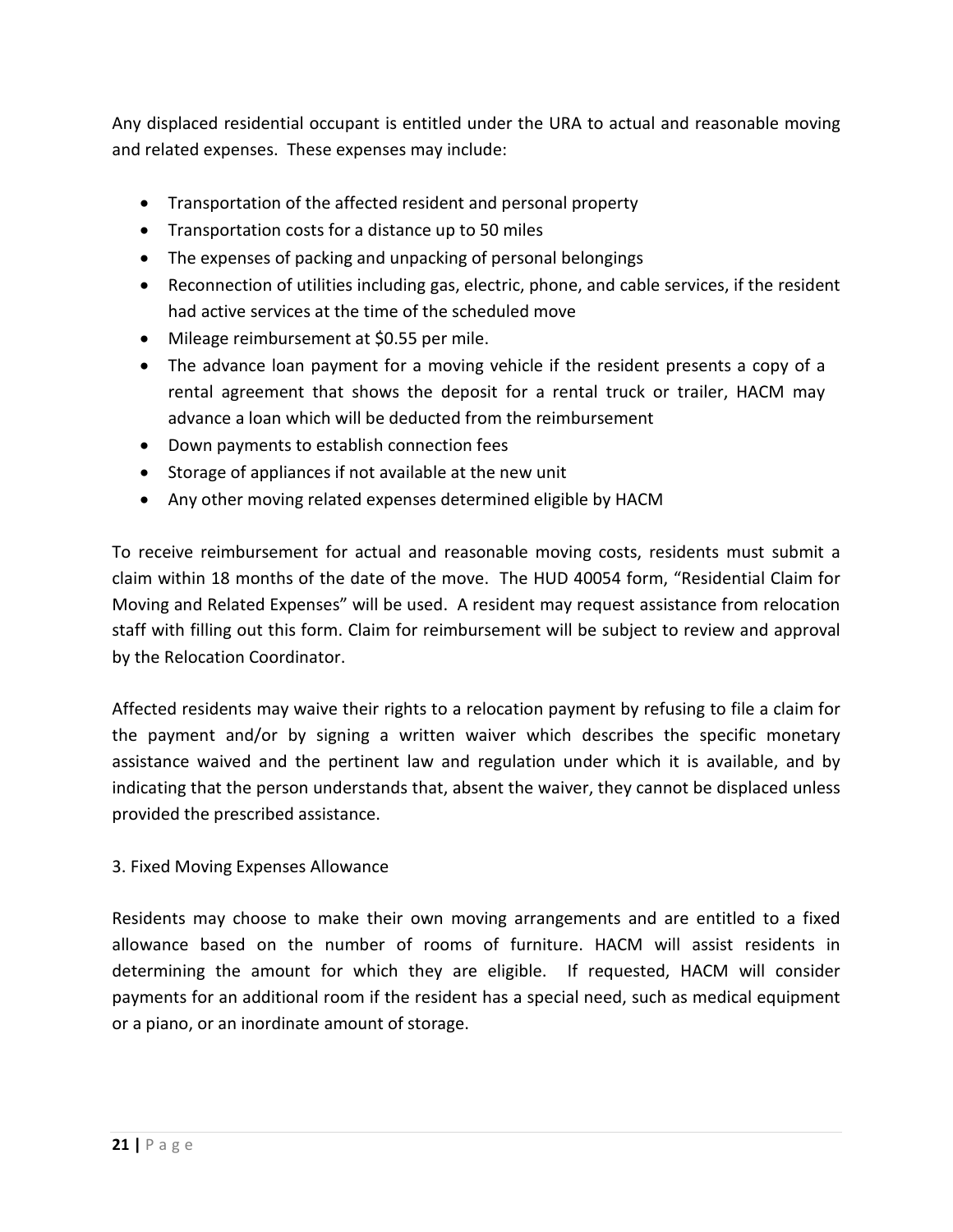|             | Room 2 Rooms 3 Rooms 4 Rooms 5 Rooms 6 Rooms 7 Rooms 8 Rooms |             |         |         |         |         |         |
|-------------|--------------------------------------------------------------|-------------|---------|---------|---------|---------|---------|
| <b>S550</b> | <b>S730</b>                                                  | <b>S935</b> | \$1,140 | \$1,350 | \$1.560 | \$1.765 | \$1.975 |

#### [https://www.fhwa.dot.gov/real\\_estate/uniform\\_act/relocation/moving\\_cost\\_schedule.cfm](https://www.fhwa.dot.gov/real_estate/uniform_act/relocation/moving_cost_schedule.cfm)

In order for HACM to sufficiently plan for and coordinate all the physical moves required under this Plan, residents will be asked to choose a moving option on the Physical Move Options form. They will retain a copy and the original will be kept in their relocation file. (Appendix 6)

#### **G. Relocation Budget**

The moving costs are based on contracting bids received and are per bedroom size. It is estimated that 72% of residents will be re-occupying the new building and will require a second physical move

| <b>Moving Costs</b> | Out       | Return    |
|---------------------|-----------|-----------|
| 1 Bedroom           | \$66,900  | \$48,200  |
| 2 Bedroom           | \$137,500 | \$99,000  |
| 3 Bedroom           | \$80,400  | \$58,000  |
| 4 Bedroom           | \$26,000  | \$18,700  |
| Total               | \$310,800 | \$223,900 |

Other associated costs with the execution of the Relocation Plan are estimated in the table below. HACM has allocated these funds from the CNI grant to ensure permanent housing for all of the affected residents.

| Move outs                | \$310,800 |
|--------------------------|-----------|
| Returns                  | \$223,900 |
| Contingency              | \$25,000  |
| <b>Packing Material</b>  | \$22,200  |
| <b>Security Deposits</b> | \$182,900 |
| <b>Utilities</b>         | \$7,300   |
| Transportation           | \$3,000   |
| <b>Staffing</b>          | \$103,760 |
| <b>RHP</b>               | \$75,000  |
| Total                    | \$953,860 |

The Relocation Coordinator will ensure that relocation activities are conducted in compliance with the URA and regulations set forth at 49 CFR Part 24.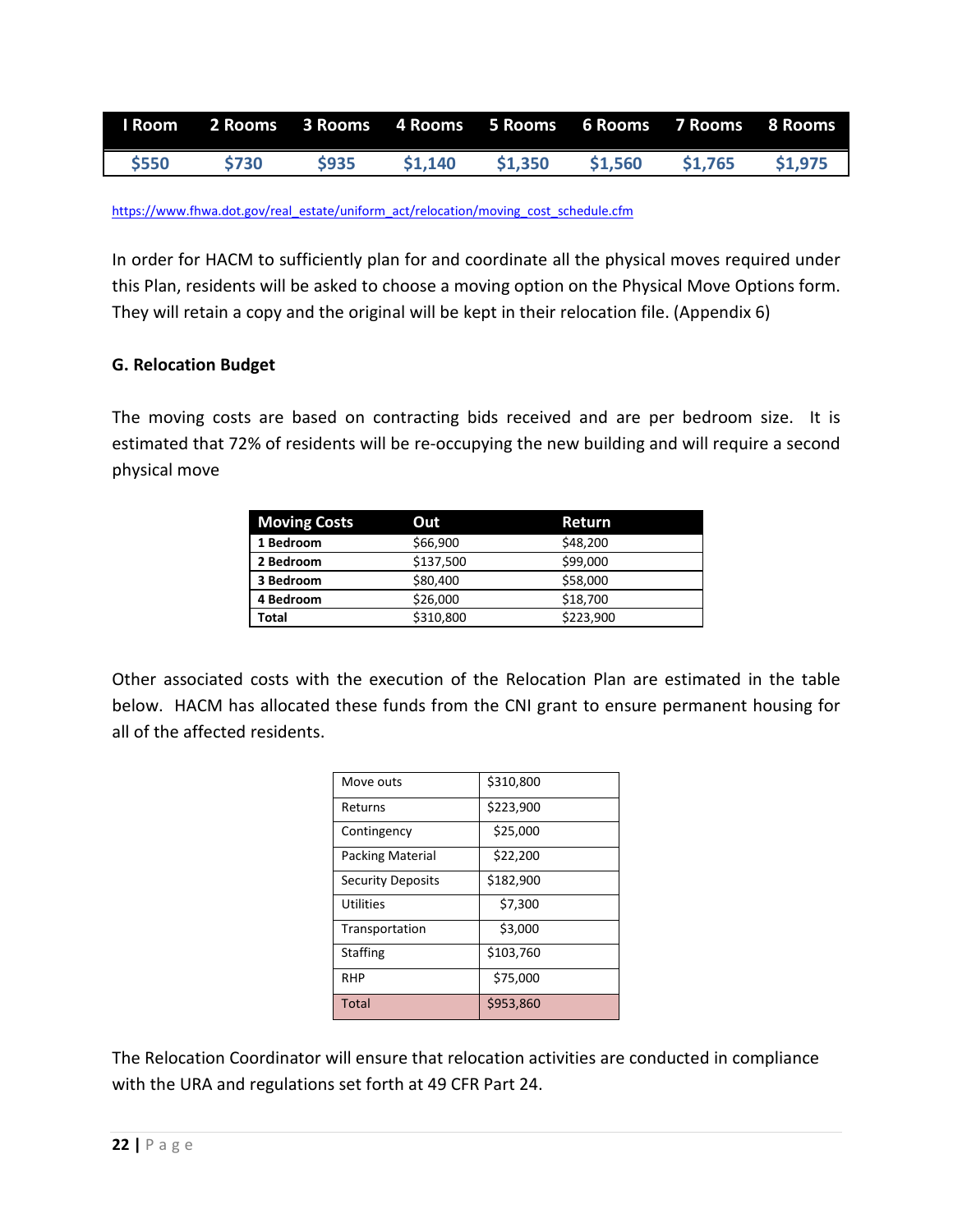### V. Resident Return and Re-occupancy Policies

At the time of project completion, all residents who have opted to return and are lease compliant may return to Westlawn as part of the Westlawn Transformation project. HACM maintains a "No Screening upon Return" policy with existing residents.

The onset of notifications to return will be receipt of the Occupancy Permit by the City of Milwaukee. Notices will be sent via certified mail to the last known address of each resident who has elected to return to the new site. The priority to return will be given to residents per Phase, per the order they moved out and per bedroom size available.

It is important to note that market rate and affordable units will be constructed alongside the replacement housing units, and that the residents' priority rights to return apply only to the replacement housing units.

Once all the original residents return, HACM will begin to accept families who are on the waitlist to fill any remaining units.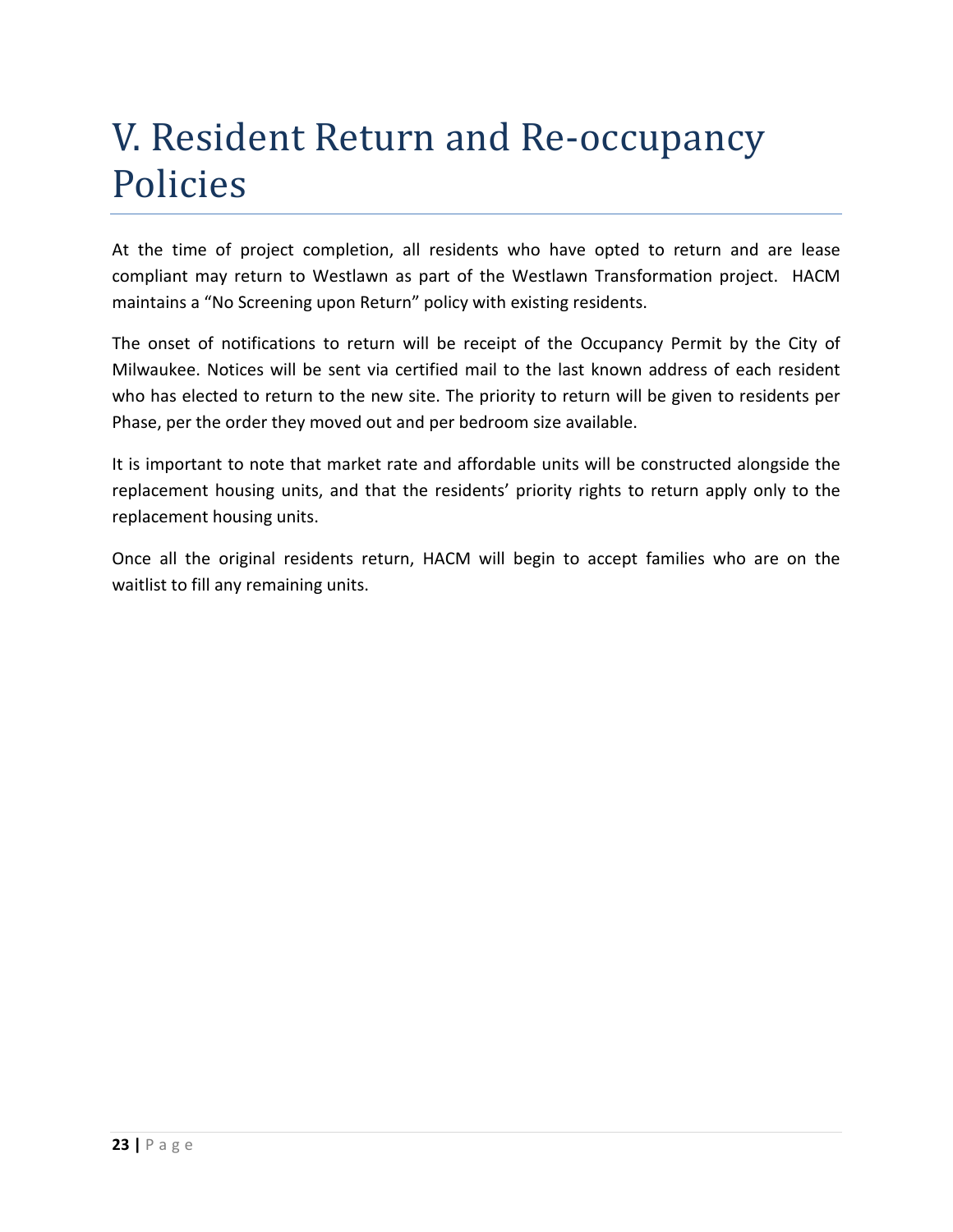### VI. Appeals Process

Residents who are subject to relocation are entitled to request a review of any HACM determination concerning eligibility for relocation benefits, the amount of a relocation payment, and/or the adequacy of the housing to which the resident was referred.

At the time that the relocation assistance is offered, staff will inform the resident of the relocation appeal procedure. A resident will have 60 days after the receipt of a written offer of relocation benefits to file an appeal. The resident can request assistance from the agency in writing the appeal. The appeal must be delivered to the Westlawn Management Office within 60 days.

Upon receipt of the written appeal, a relocation dispute meeting between the resident, the Relocation Coordinator, and the Westlawn property manager will be scheduled within 10 business days. Residents may be represented at the meeting by a person of their choice and at their own expense. Interpreters will be provided upon request. A written decision will be issued by the Relocation Coordinator within ten (10) business days.

If the matter cannot be resolved at the relocation dispute meeting, the resident has five (5) days from the receipt of the written decision by the Relocation Coordinator to file an appeal with the Public Housing Review Board consistent with the Resident Grievance Procedures. (See HACM Grievance Procedures Appendix 7)

If the tenant is dissatisfied with HACM's determination on the appeal, further redress can be sought through the courts.

Appeals regarding relocation can only be based on a dispute about the level of relocation assistance and not on the requirement to vacate the unit. If a resident is uncooperative and refusing to vacate by the end of their time allotted, HACM will pursue eviction action per its standard eviction policy.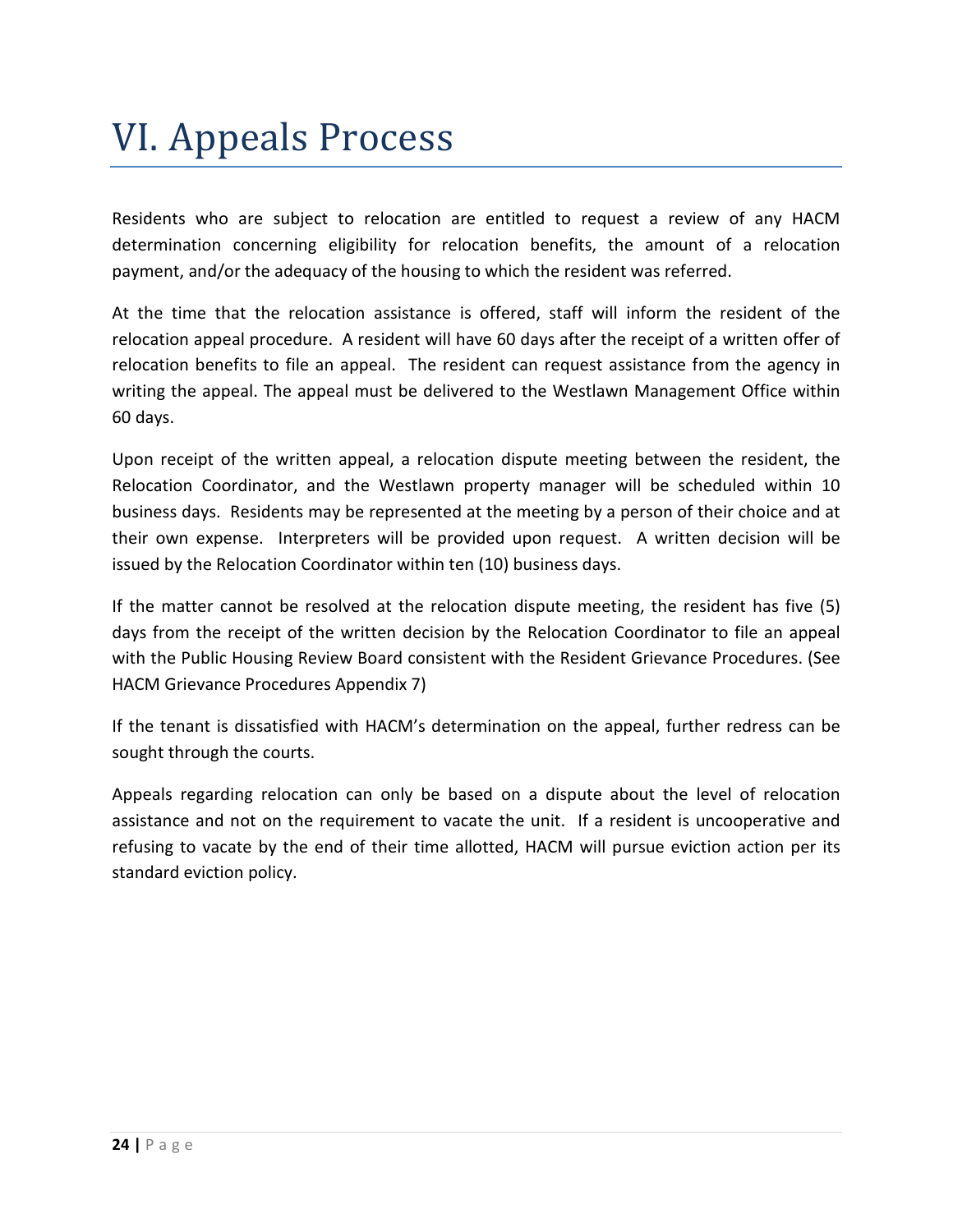### VII. Record Keeping

HACM will maintain records on the affected tenants as a part of the relocation plan as required by the URA. Files shall include, but not be limited to:

- All persons occupying existing Westlawn units before relocation activities begin
- Resident information that includes name, sex, age, race/ethnicity, disability (if applicable), relationship to head of household, estimated income, certification of legal residence/citizenship
- Description of the current unit
- Documentation of income
- Rent and utility costs for the displacement unit, comparable unit and replacement unit.
- Copy of all required notices: General Information Notice (GIN), Notice of Eligibility/90 day Notice-to-Vacate, and copies of return receipt and/or a certification of hand delivery
- Identification of resident needs and preferences
- Dates of all contact with the residents and advisory services provided
- Unit referral data that includes: when and where residents were referred to comparable units, dates of referrals, date of unit availability, reason a unit was declined by resident, unit inspection reports to include approval of unit as decent, safe and sanitary
- Moving cost estimate
- Copies of all relocation claim forms and supporting documents
- Evidence of payment and evidence of subsidy if applicable
- Security deposits made on behalf of relocated residents
- Amount of deposits returned to HACM upon completion of relocation tenancies in the private market
- Actual costs of contracted moving companies
- Actual payments made to residents for moving expenses, including transportation
- Documentation of why a claim was not made (i.e., resident moved prior to notice, failed to provide information necessary to complete relocation benefit claim)
- For tenants who move to homeownership: proof of down payment assistance, purchase agreement, closing statement/escrow agreement, copy of recorded deed
- Documentation of all hardship claims, if any, and the agency's determination (persons not lawfully present in the US)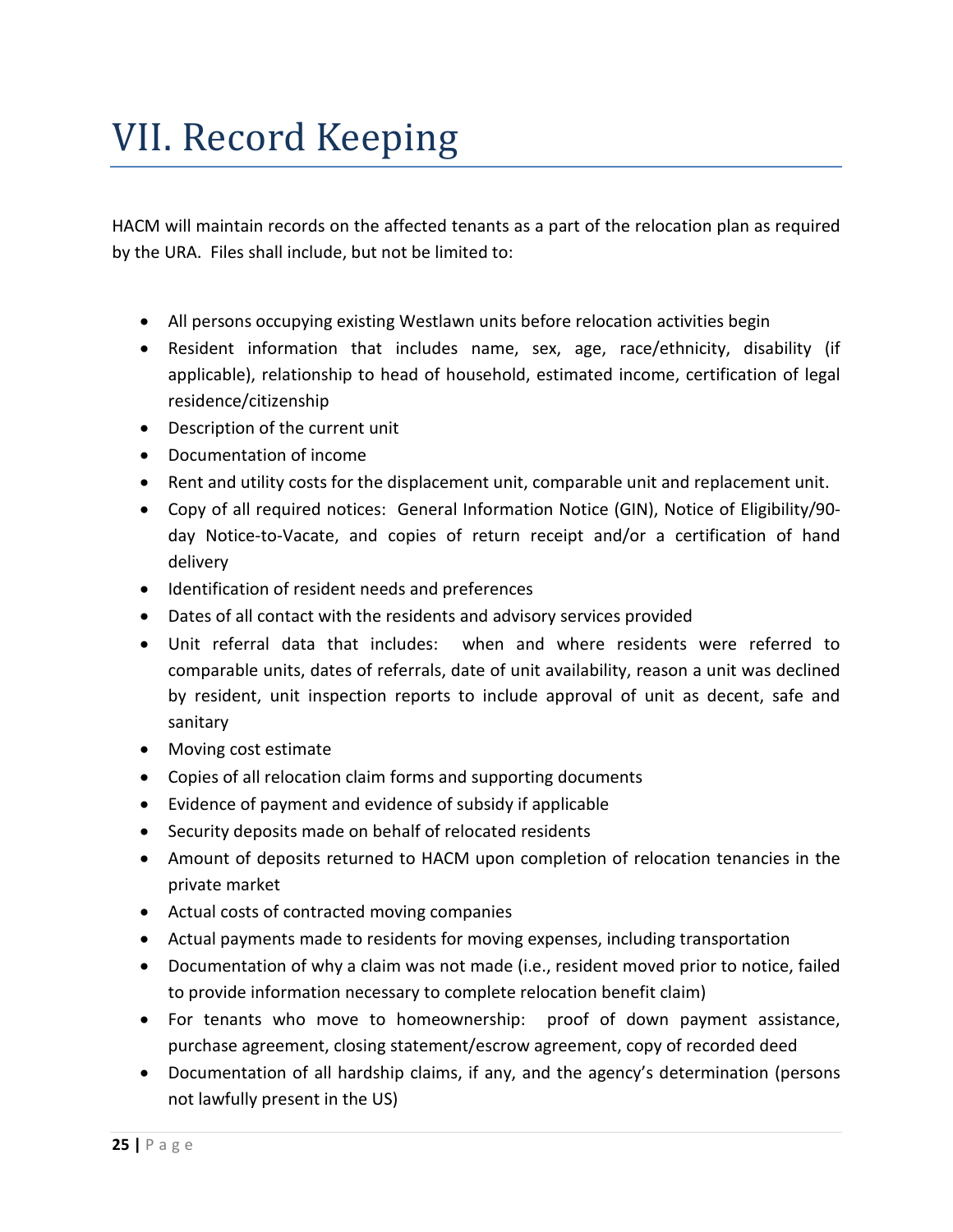- If a tenant is evicted, all documents that show eviction for cause
- If a tenant was not a legal occupant, the documentation that supports the determination that they were not a legal resident/occupant of the property or unit
- A copy of any appeals or complaints that are filed with the agency, and the agency's response

As required by HUD relocation policies, resident file folders will be kept confidential and stored in a centralized, accessible location for a period of three years, but no less than, the later of:

- 1) Three years from the date by which all payments have been received by persons displaced for the project
- 2) The date the project was completed (the DOFA, or Date of Full Availability of the last unit completed)
- 3) The date by which all issues resulting in litigation, negotiation, audit, or other action were resolved.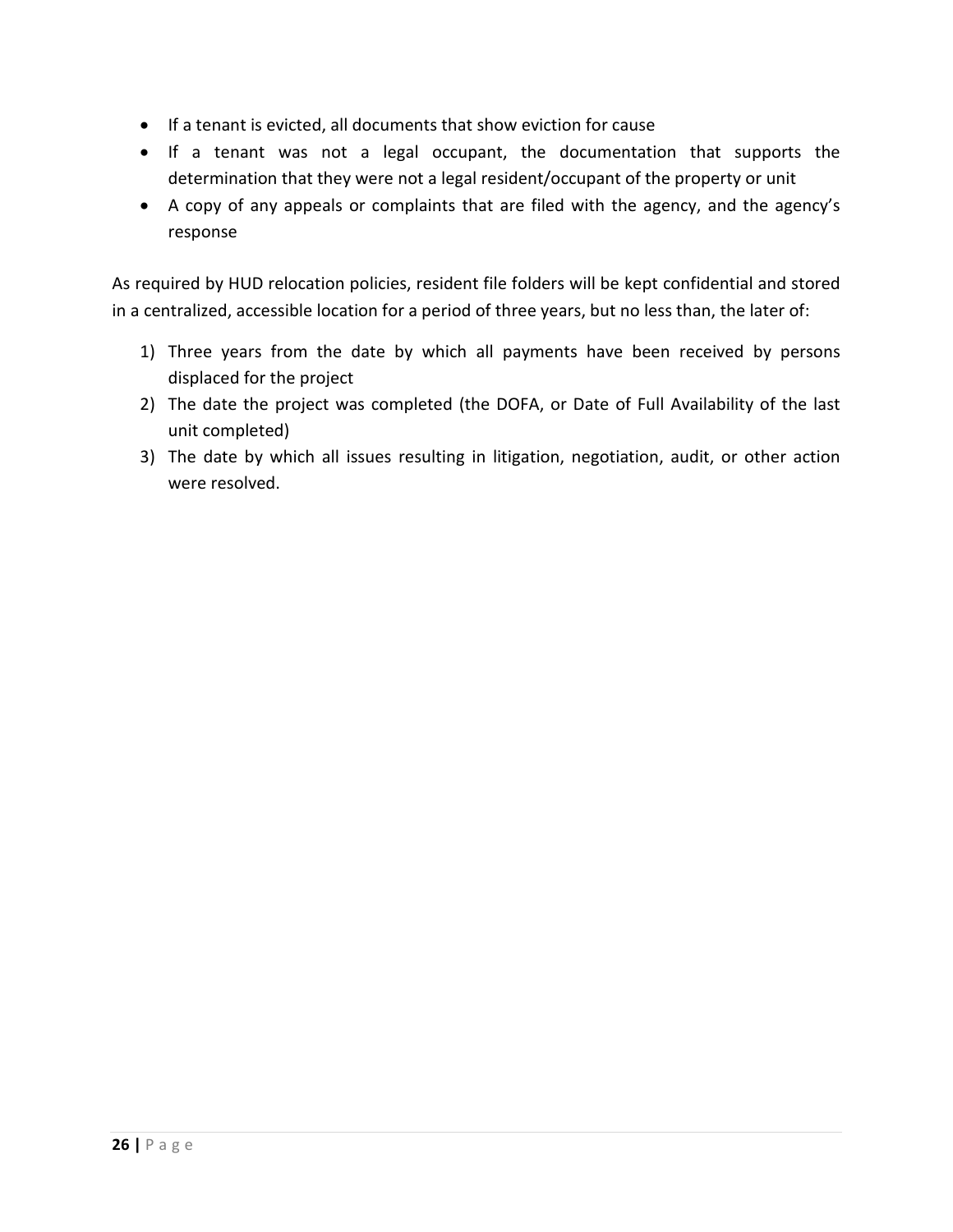### VIII Certification

The URA (42 U.S.C. 4601-4655) and implementing regulations at 49 CFR part 24 apply to acquisition of real property and displacement of persons from real property occurring as a direct result of acquisition, rehabilitation or demolition of real property, for a project that receives federal financial assistance, including Section 8 PBV assistance or PBRA. For purposes of the URA, the term "project" is defined at 49 CFR 24.2(a)(22).

By submission of this plan, HACM hereby certifies that URA requirements will be implemented in compliance with all applicable fair housing and civil rights laws, including but not limited to, Title VI of the Civil Rights Act of 1964 Section 504 of the Rehabilitation Act of 1973, and the obligation to affirmatively further fair housing.

Pursuant to Title VI, HACM will take reasonable steps that ensure meaningful access to programs and activities by persons who, as a result of national origin, have limited English proficiency (LEP).

No resident will be subject to a permanent involuntary displacement. Any family temporarily relocated due to rehabilitation or construction shall have a right to return to the project.

No households will be displaced or made to permanently relocate as part of the conversion, nor will they be subject to a rent increase as a result of the conversion.

\_\_\_\_\_\_\_\_\_\_\_\_\_\_\_\_\_\_\_\_\_\_\_\_\_\_\_\_\_\_\_\_\_\_\_\_\_\_\_\_\_\_\_\_\_\_\_\_\_\_\_\_ \_\_\_\_\_\_\_\_\_\_\_\_\_\_\_\_

Tony Pérez Date

Executive Director, HACM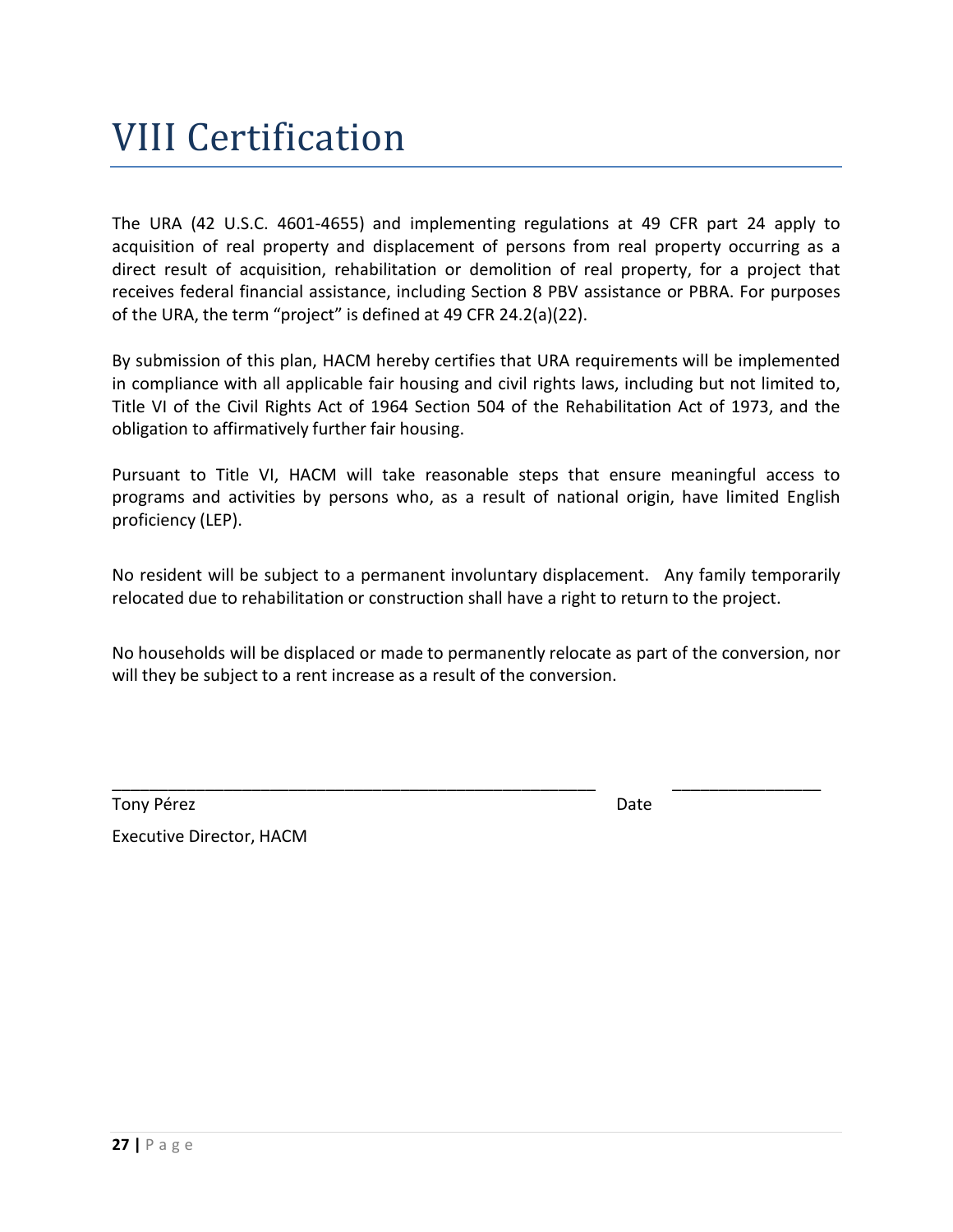### Glossary of Terms

Choice Neighborhood (CN) - A plan that transforms distressed HUD housing and addresses the challenges in the surrounding neighborhood. The program is designed to catalyze critical improvements in neighborhood assets, including vacant property, housing, services and schools.

Choice Neighborhood Implementation (CNI) - Choice Neighborhoods Implementation Grants support those communities that have undergone a comprehensive local planning process and are ready to implement their "Transformation Plan" to redevelop the neighborhood

Comparable Dwelling - Housing that is offered to a relocating family that is comparable in size and amenities to the unit being demolished.

Gap Payment – Another term for the Replacement Housing Payment (RHP). It is the "gap" between what the tenant is currently paying and what they will need to pay at a new location (not to exceed the maximum payment standard).

HOPE VI – A HUD program to revitalize severely distressed public housing.

HUD - US Department of Housing and Urban Development – The federal agency that provides funding and administration of government-subsidized housing and development activities such as public housing and the CNI grant.

Low Income Housing Tax Credit (LIHTC) - Gives incentives for the utilization of [private equity](https://en.wikipedia.org/wiki/Private_equity) in the development of [affordable housing.](https://en.wikipedia.org/wiki/Affordable_housing) Units or properties developed with LIHTC are income restricted. Tenants must not have income over 60% of CMI in order to be able to reside in them.

Mixed-Finance Development – Units developed with the mix of public, private, and non-profit funds. These developments have a mix of designated units based on income and are designed to promote economic diversity.

Replacement Housing Payment (RHP) – The Replacement Housing Payment makes up the difference in housing costs between the dwelling unit the resident is being displaced from and the housing cost for the actual unit a displaced household moves to, or the unit the agency identifies as the comparable unit (whichever is lower). Housing cost is the monthly rent and estimated average utility costs of the dwelling. For public housing residents, the housing cost is the calculated rent and utility allowance based on the current rent policies in place, generally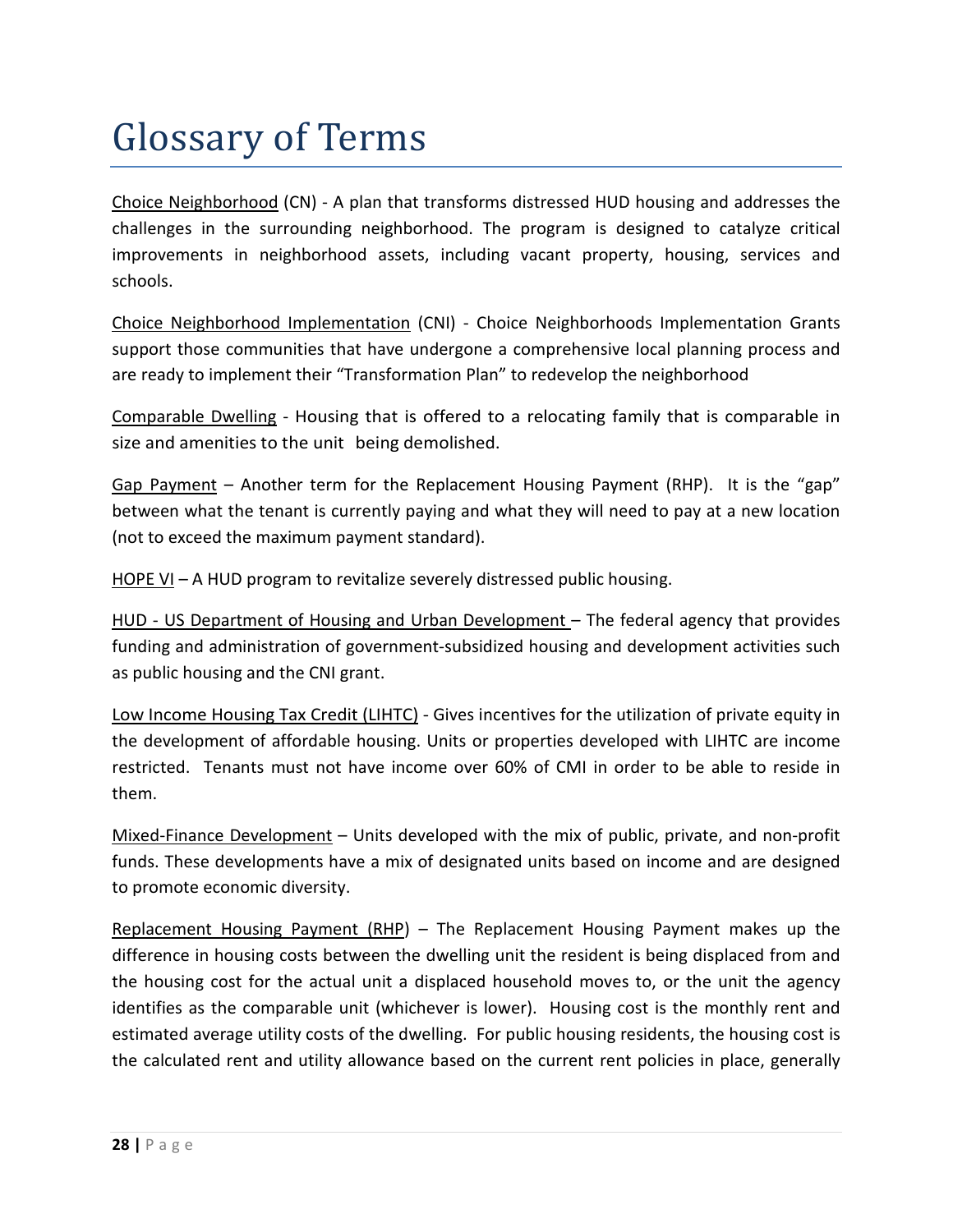30% of the tenant's average adjusted monthly income. The RHP is calculated to cover the cost differential for 48 months in the State of Wisconsin.

Tenant Protection Voucher (TPV) - A rental subsidy for standard-quality units that are chosen by the tenant in the private market. To the voucher holder, they are indistinguishable from Housing Choice Vouchers.

Uniform Relocation Act (URA) – The federal legislation that governs rights and benefits of households forced to move due to activities utilizing federal funding.